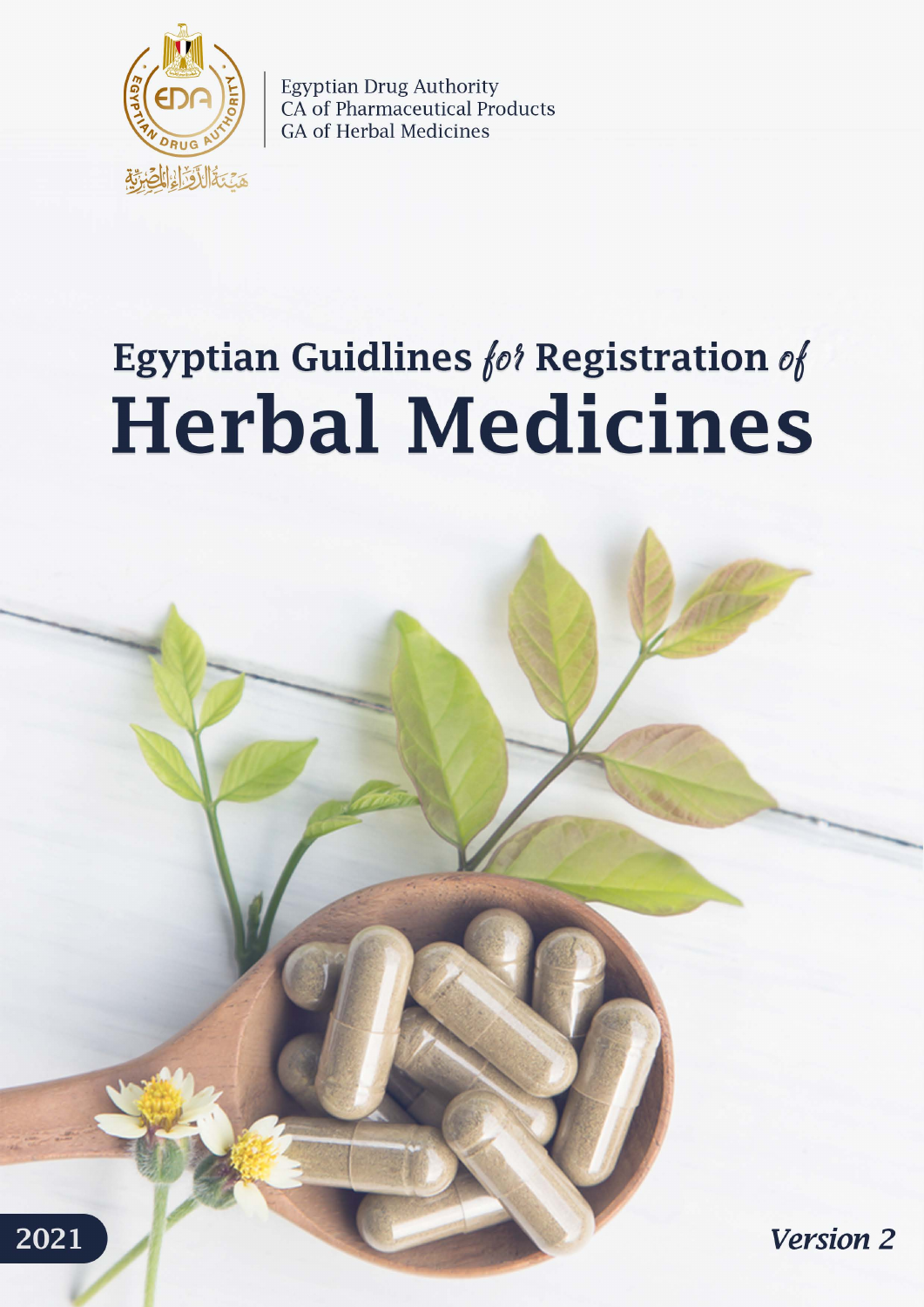<span id="page-1-0"></span>

# **Egyptian Guidelines**

# **For**

# **Registration of Herbal Medicines**

**(Version 2)**



Arab Republic of Egypt Egyptian drug authority (EDA) Central Administration for Pharmaceutical products

(2021)

 $\triangleq$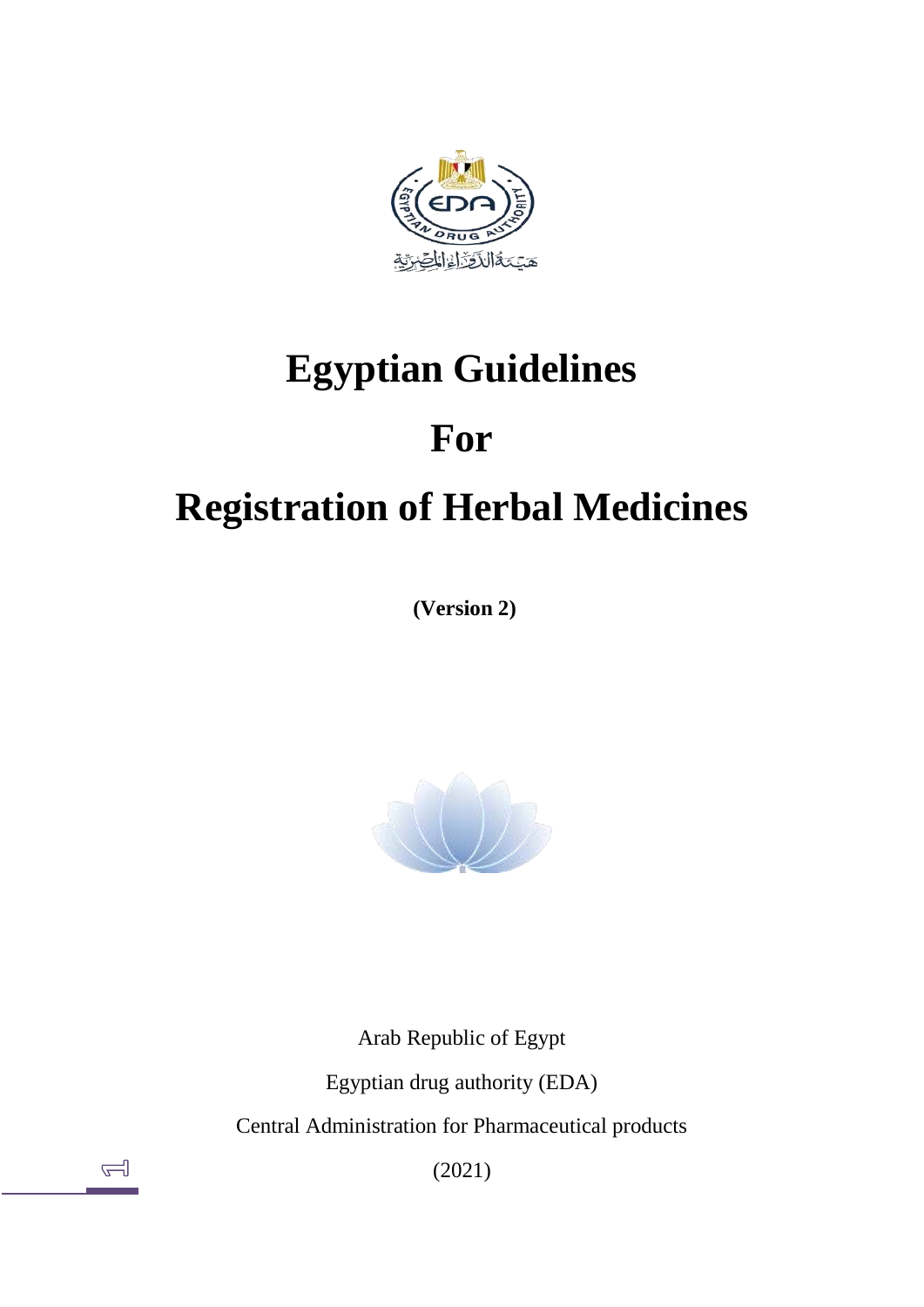# **Foreword**

The Egyptian Guidelines for Registration of Herbal Medicines should support those people who are working in production of herbal medicinal products and those people involved in the evaluation and authorization of such products. This guidance has been first issued in 2017 and last updated in 2021 by Herbal Medicines Registration Department- Central Administration of Pharmaceutical Products-Egyptian drug authority (EDA).

**Prof. Dr. Tamer Mohamed Essam**- Chairman of EDA and **Prof. Dr. Ayman Saad Nasr El-Din El-Khatib-** Vice president of EDA would like to thank and express their gratitude and appreciation for Dr. Rasha Mohamed Hassan Zeyada- EDA assistant chairman for the technical development and capability building affairs - Former Head of Central Administration of Pharmaceutical Affairs (CAPA) and the members of the board of the evaluation committee who contributed to the issuing of these guidelines:

| Prof. Dr. Amira Ahmed Abdel Motaal | Professor of Pharmacognosy and Phytochemistry, Faculty of Pharmacy-<br>Cairo University. Former Head of Pharmaceutical Biology Department,<br>German University in Cairo.                                                                                                                                                                                                                                                                            |
|------------------------------------|------------------------------------------------------------------------------------------------------------------------------------------------------------------------------------------------------------------------------------------------------------------------------------------------------------------------------------------------------------------------------------------------------------------------------------------------------|
| Prof. Dr. Faten Abdel Aziz         | Former Health and Population Minister's Consultant for Pharmaceutical<br>Affairs. Former Assistant Minister of Health for Pharmaceutical Affairs.<br>Former Chairman of National Organization for Research and Control of<br>Biologicals.                                                                                                                                                                                                            |
| Prof. Dr. Hanan Amin Rizk          | Head of Central Administration of Pharmaceutical Products- EDA. Former<br>Manager of Registration Department at National Organization of Drug<br>Control and Research. Professor of Pharmacology and Toxicology.                                                                                                                                                                                                                                     |
| Dr. Hadir Ahemed Rostom            | Former Head of The Egyptian Pharmaceutical Vigilance Center (EPVC).<br>Co-founder of The Egyptian Pharmacovigilance Center (EPVC) and the<br>National Pharmacovigilance System. Contributor in issuing the Guidelines<br>on a Good Pharmacovigilance Practice for Arab countries (GVP-Arab).                                                                                                                                                         |
| Prof. Dr. Mervat Ahmed Fouad       | Consultant of pharmacognosy and special foods- National Nutrition<br>Institute (NNI). Head of Codex committee on spices and culinary herbs-<br>Egyptian organization for standardization and quality. Member of the<br>Technical Harmonization Committee (TCH 13) in African Organization for<br>Standardization (ARSO).                                                                                                                             |
| Prof. Dr. Meselhy Ragab Meselhy    | Member of the Board of Directors of the Egyptian Drug Authority. Member<br>of the committee in charge of revising the Egyptian Pharmacopeia.<br>Professor of pharmacognosy and Medicinal plants, faculty of pharmacy $-$<br>Cairo university. Former cultural counselor and director of the cultural<br>bureau, embassy of Egypt in Tokyo .Former member of the evaluation<br>committee of Egyptian Guidelines for Registration of Herbal Medicines. |
| Prof. Dr. Osama Ahmed Badary       | Vice Dean Postgraduate Studies and Research, Head of Clinical Pharmacy<br>Practice Department and Supervisor of The Environmental and Community<br>Services, The British University in Egypt. Former Chairman of National<br>Organization of Drug Control and Research. Former Head of<br>Pharmacology and Toxicology, Helwan University. Former Head of<br>Clinical Pharmacy, Ain Shams University.                                                 |
| Dr. Nora El-Sayed Amin             | Head of Herbal Medicines Registration Department- Central Administration<br>of Pharmaceutical Products -EDA. Former team leader of Human Drug<br>Reception Team. Former rapporteur of Specialized Scientific Committee For<br>Dietary Supplements. Former member of Standing Committee of the<br>National Institute of Nutrition.                                                                                                                    |
| Dr. Nessma El-Sayed Mohamed        | Head of Herbal Medicines Receiving Section - EDA. Rapporteur of<br>Specialized Scientific Committee of Herbal Medicines. Former Rapporteur<br>of The Evaluation Committee of Egyptian Guidelines for Registration of<br>Herbal Medicines.                                                                                                                                                                                                            |
|                                    |                                                                                                                                                                                                                                                                                                                                                                                                                                                      |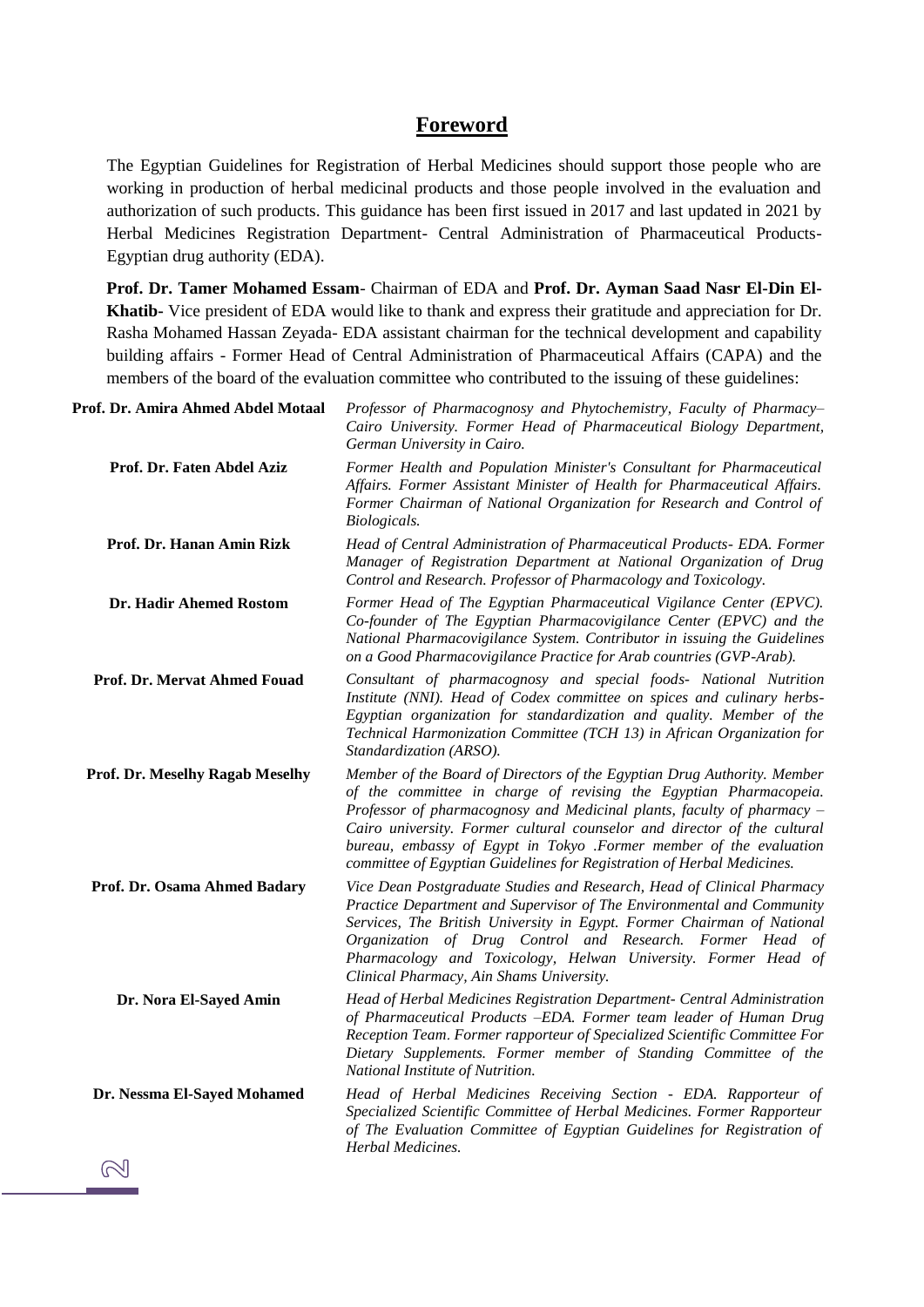# **Contents**

| Minimum requirements for assessment of efficacy of herbal medicinal products 13 |  |
|---------------------------------------------------------------------------------|--|
|                                                                                 |  |
|                                                                                 |  |
|                                                                                 |  |
|                                                                                 |  |
|                                                                                 |  |
|                                                                                 |  |
|                                                                                 |  |
| Vitamins and minerals in herbal medicinal products for human use  19            |  |
|                                                                                 |  |
|                                                                                 |  |
|                                                                                 |  |
|                                                                                 |  |
|                                                                                 |  |
|                                                                                 |  |
|                                                                                 |  |
|                                                                                 |  |
|                                                                                 |  |
|                                                                                 |  |
|                                                                                 |  |
|                                                                                 |  |
|                                                                                 |  |
|                                                                                 |  |

 $\widehat{\mathbb{G}}$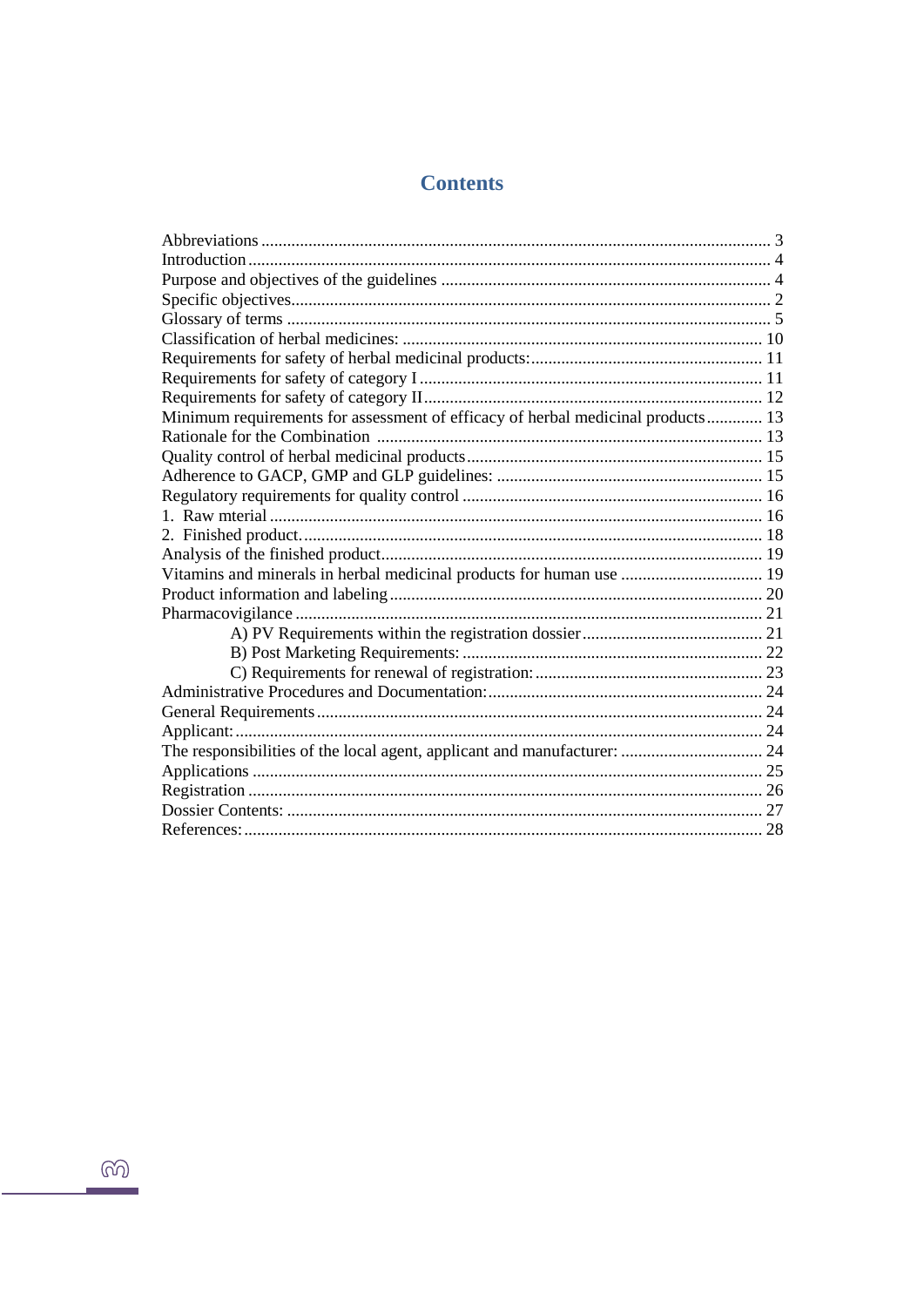# **Abbreviations**

| <b>EDA</b>  | <b>Egyptian Drug Autjority</b>                     |
|-------------|----------------------------------------------------|
| <b>EPVC</b> | Egyptian Pharmacovigilance Center                  |
| <b>GACP</b> | Good Agricultural And Collection Practices         |
| <b>GLP</b>  | <b>Good Laboratory Practice</b>                    |
| <b>GMP</b>  | <b>Good Manufacturing Practices</b>                |
| <b>GVP</b>  | Good Pharmacovigilance Practice                    |
| GVP-Arab    | Good Pharmacovigilance Practice for Arab countries |
| <b>MAH</b>  | <b>Market Authorization Holder</b>                 |
| <b>PASS</b> | <b>Post Authorization Safety Studies</b>           |
| <b>PSMF</b> | Pharmacovigilance System Master File               |
| <b>PSUR</b> | Periodic Safety Update Reports                     |
| PV          | Pharmacovigilance                                  |
| <b>RMP</b>  | <b>Risk Management Plan</b>                        |
| WHO         | World Health Organization                          |

 $\mathbb{Q}$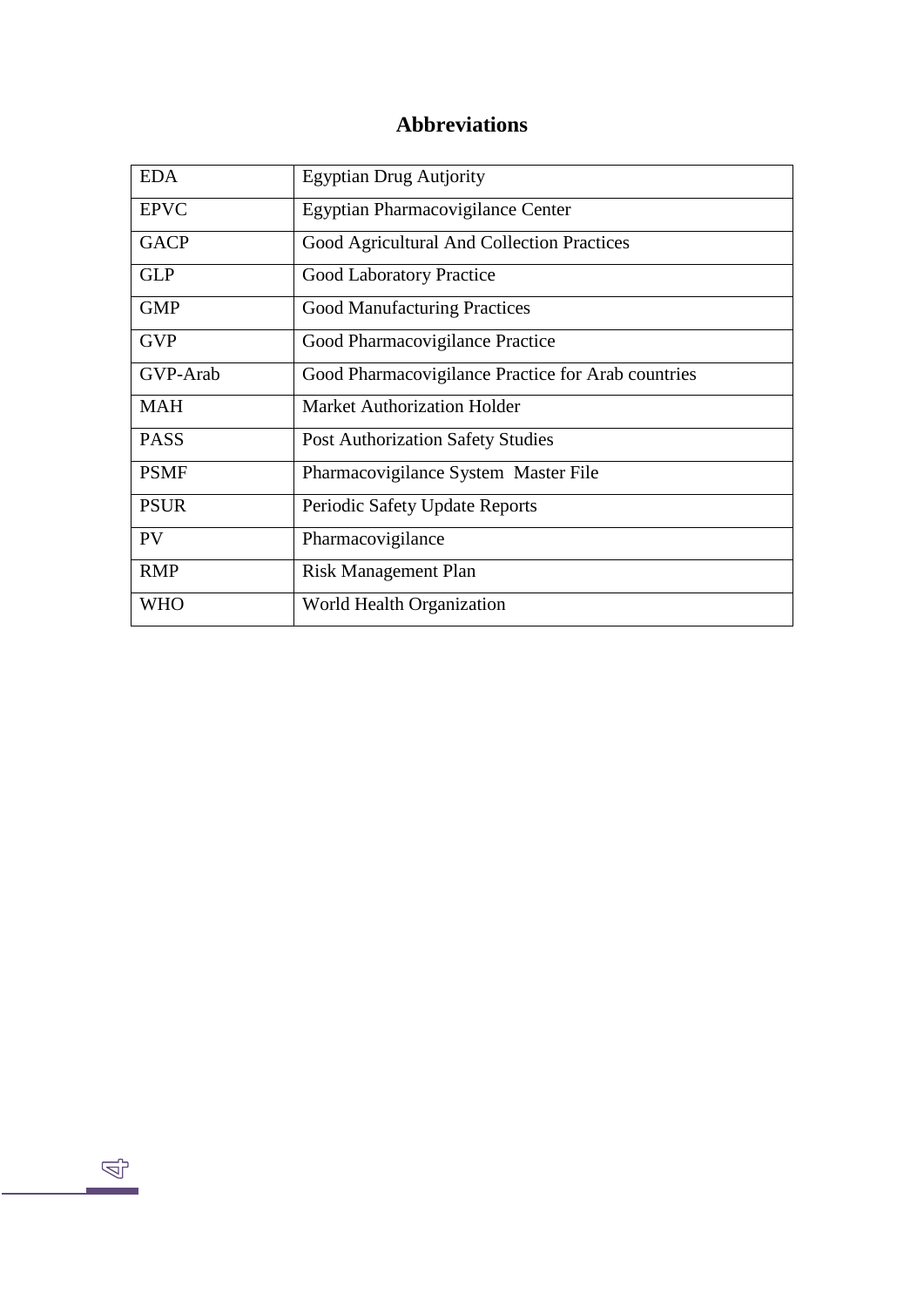# **Introduction**

The term "herbal medicine" is medicinal products that contain as active ingredients aerial or underground parts of plants, or other plant materials, or combinations thereof, whether in the crude state or as plant preparations.

Herbal medicine represents an important component part of health care system for the population that relies on natural remedies for their health care needs.

Currently, herbal medicines are used to treat a wide range of illnesses.

# <span id="page-5-0"></span>**Purpose and objectives of the guidelines**

The purpose of this document is to propose a framework for the registration of herbal medicines. The proposed framework is based on the criteria of pharmaceutical quality, safety of use and therapeutic efficacy; it should accelerate the registration and circulation of standardized herbal medicines of consistent quality and encourage the development of herbal medicines from traditionally used Egyptian herbs and plants. These guidelines not mandated for the plants listed in narcotic law.

# <span id="page-5-1"></span>**Specific objectives**

The specific objectives of the guidelines are as follows:

- 1. To set a definition of herbal medicines;
- 2. To propose a classification scheme for herbal medicines;

<span id="page-5-2"></span>3. To propose general minimum regulatory requirements for the registration of herbal medicines including minimum requirement to assess safety, efficacy and quality.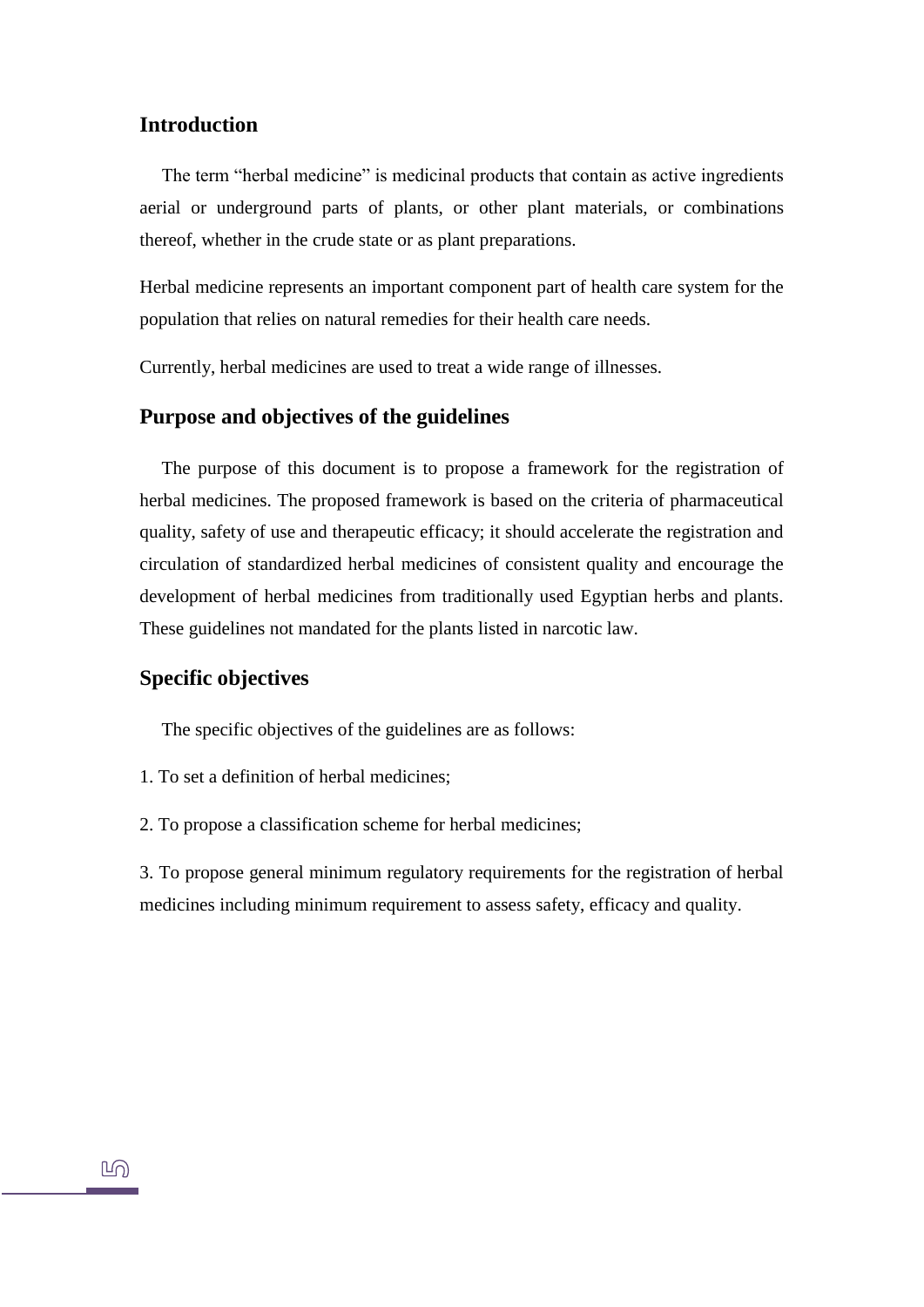### **Glossary of terms**

#### **Active ingredients**

The herbal material(s) or the herbal preparation(s) will be considered to be active ingredient(s) of a herbal medicine(s). However, if constituents with known therapeutic activities are known, the active ingredients should be standardized to contain a defined amount of this/these constituent(s)  $[1]$ .

# **Adverse reaction; synonyms: Adverse drug reaction (ADR), suspected adverse (drug) reaction, adverse effect, Undesirable effect**

A response to a medicinal product which is noxious and unintended. Response in this context means that a causal relationship between a medicinal product and an adverse event is at least a reasonable possibility. Adverse reactions may arise from use of the product within or outside the terms of the marketing authorization or from occupational exposure. Conditions of use outside the marketing authorization include off-label use, overdose, misuse, abuse and medication errors [2].

#### **Contamination**

The undesired introduction of impurities of a chemical or microbiological nature, or of foreign matter, into or on to a starting material or intermediate during production, sampling, packaging or repackaging, storage or transport [3].

# **Good pharmacovigilance practices (GVP) for the Arab Countries**

A set of guidelines for the conduct of pharmacovigilance in the Arab Countries, drawn up based on the European GVP, by the cooperation of national medicines authorities in Arab Countries , and applying to marketing authorization holders in the Arab Countries and national medicines authorities in Arab Countries [2]**.**

#### **Pharmacovigilance system**

A system used by the marketing authorization holder and by national medicines authorities to fulfill the pharmacovigilance tasks and responsibilities listed in national regulations and designed to monitor the safety of authorized medicinal products and detect any change to their risk-benefit balance. In general, a pharmacovigilance system is a system used by an organization to fulfill its legal tasks and responsibilities in relation to pharmacovigilance and designed to monitor the safety of authorized medicinal products and detect any change to their risk-benefit balance [2].

**NO**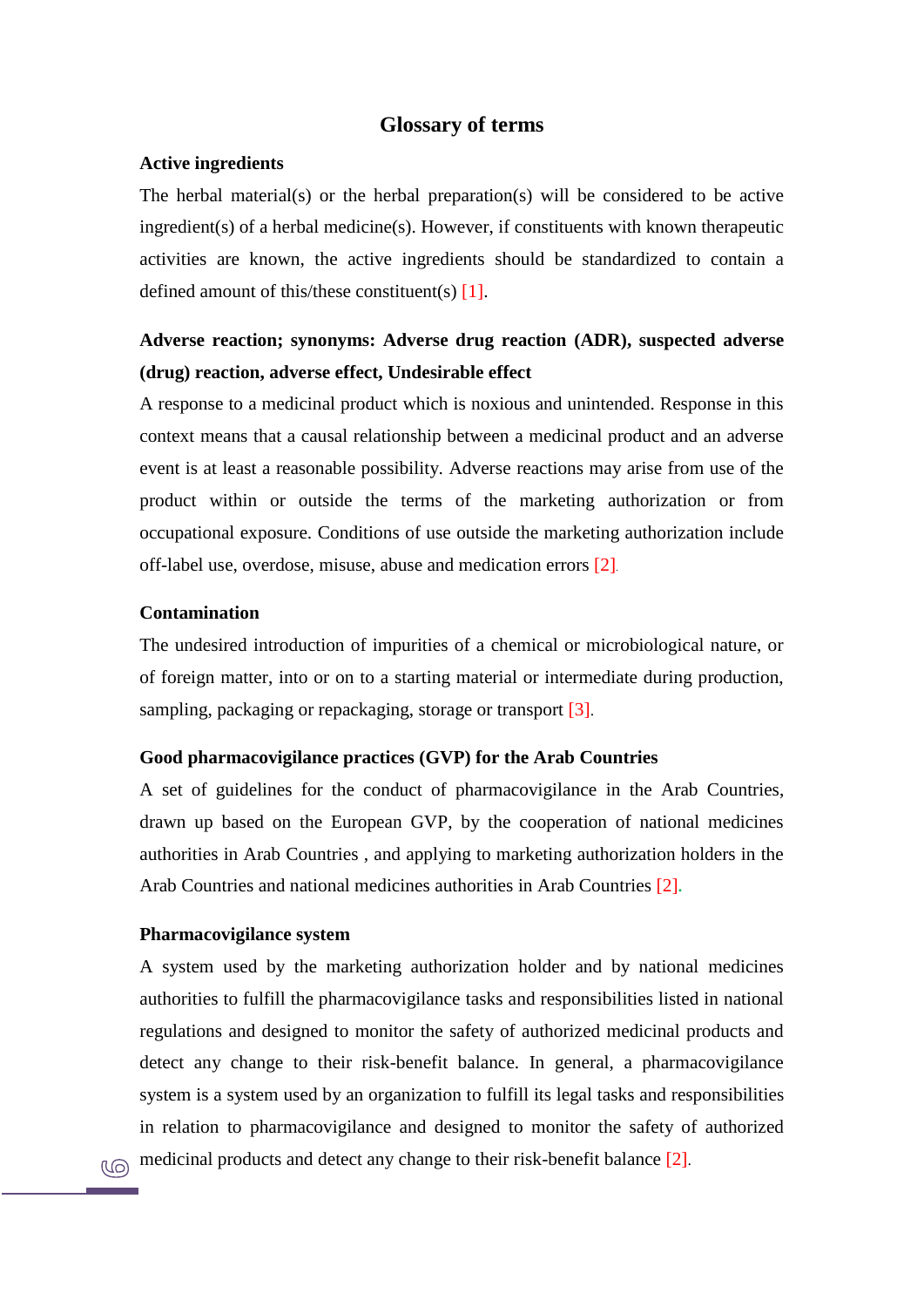#### **Pharmacovigilance system master file (PSMF)**

A detailed description of the pharmacovigilance system used by the marketing authorization holder with respect to one or more authorized medicinal products [2]**.**

#### **Periodic safety update report (PSUR)**

Format and content for providing an evaluation of the risk-benefit balance of a medicinal product for submission by the marketing authorization holder at defined time points during the post-authorization phase [2].

#### **Pesticide residue**

Pesticide residues are any specified substance in food, agricultural commodities or animal feed resulting from the use of a pesticide. The term includes any derivatives of a pesticide, such as conversion products, metabolites, reaction products and impurities considered to be of toxicological significance [3].

#### **Post-authorization safety study (PASS)**

Any study relating to an authorized medicinal product conducted with the aim of identifying, characterizing or quantifying a safety hazard, confirming the safety profile of the medicinal product, or of measuring the effectiveness of risk management measures.

A post-authorization safety study may be an interventional clinical trial or may follow an observational, non-interventional study design [2]**.**

#### **Risk-benefit balance**

 $\triangleright$ 

An evaluation of the positive therapeutic effects of the medicinal product in relation to the risks, i.e. any risk relating to the quality, safety or efficacy of the medicinal product as regards patients'health or public health [2].

#### **Risk management plan (RMP)**

A detailed description of the risk management system.

it must identify or characterize the safety profile of the medicinal product(s) concerned, document measures to prevent or minimize the risks associated with the medicinal product, including an assessment of the effectiveness of those interventions and document post-authorization obligations that have been imposed as a condition of the marketing authorization [2].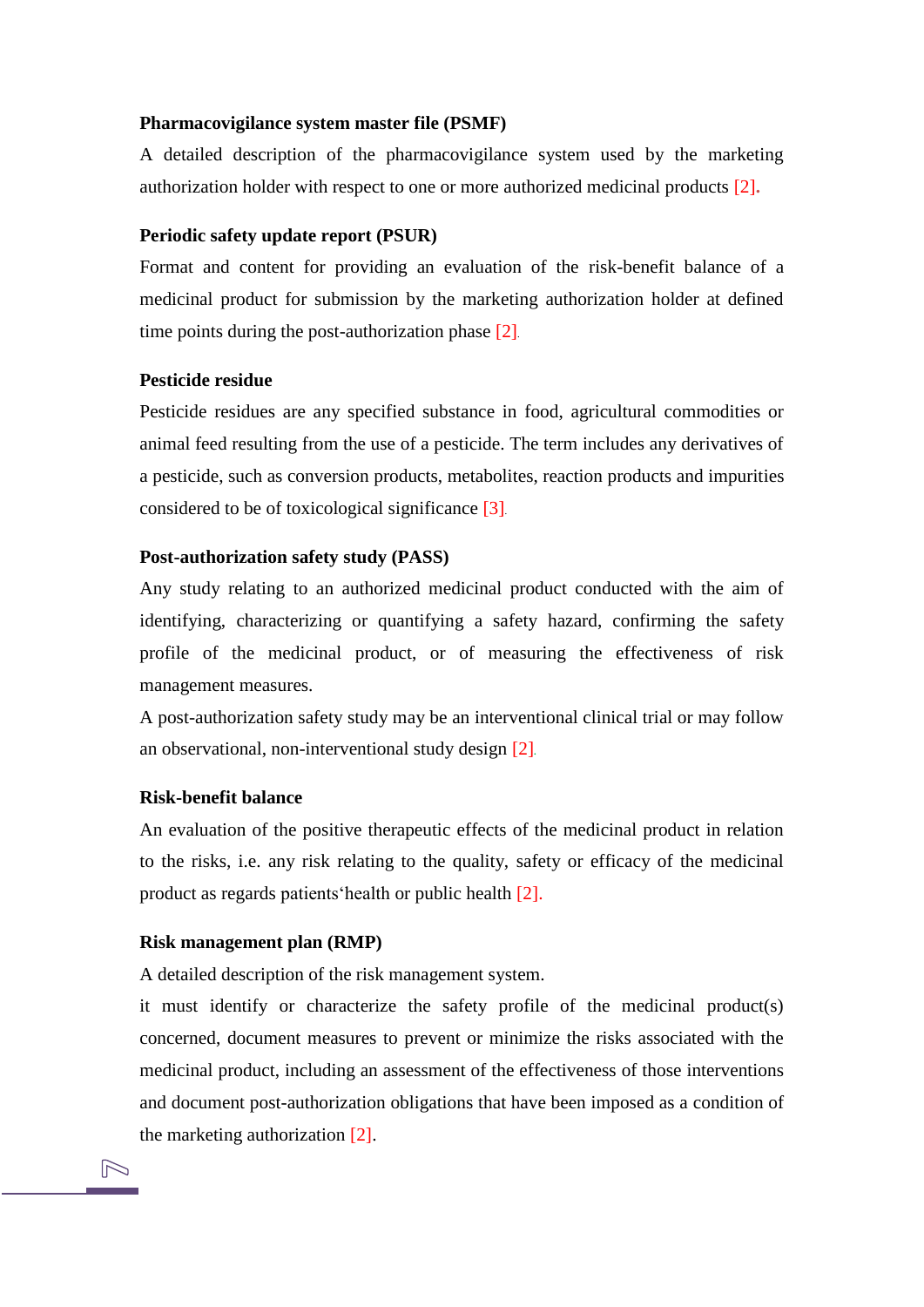#### **Side effect**

Any unintended effect of a pharmaceutical product occurring at doses normally used in humans that is related to the pharmacological properties of the drug.

#### **Signal**

Information arising from one or multiple sources, including observations and experiments, which suggests a new potentially causal association, or a new aspect of a known association between an intervention and an event or set of related events, either adverse or beneficial, that is judged to be of sufficient likelihood to justify verificatory action [2]**.**

#### **Constituents with known therapeutic activity**

Substances or groups of substances which are chemically defined and known to contribute to the therapeutic activity of a herbal material or of a preparation [1].

#### **Excipient**

Any constituent of a medicinal product other than the active substance and the packaging material [4].

#### **Herbal medicines**

Any finished, labeled medicinal product, (for oral , rectal, external or inhalation uses), exclusively containing as active substances one or more herbal substances or one or more herbal preparations, or one or more such herbal substances in combination with one or more such herbal preparations [4]; Herbal medicines may contain conventional excipients in addition to the plant-based active ingredients. In some cases, they may also contain, by tradition, natural organic or inorganic ingredients which are not of plant origin. However, products to which chemically-defined active substances have been added, including for example, synthetic compounds and/or isolated constituents from herbal materials e.g. (Atropine, Diosgenin) are not considered to be herbal medicinal products [5]. Herbal medicinal products may contain vitamins/minerals as supplementary substances .The action of the vitamins or minerals is ancillary to that of the herbal active ingredients regarding the specified claimed indication(s)  $[4]$ . Herbal filter bags for medicinal use can be accepted as herbal medicine.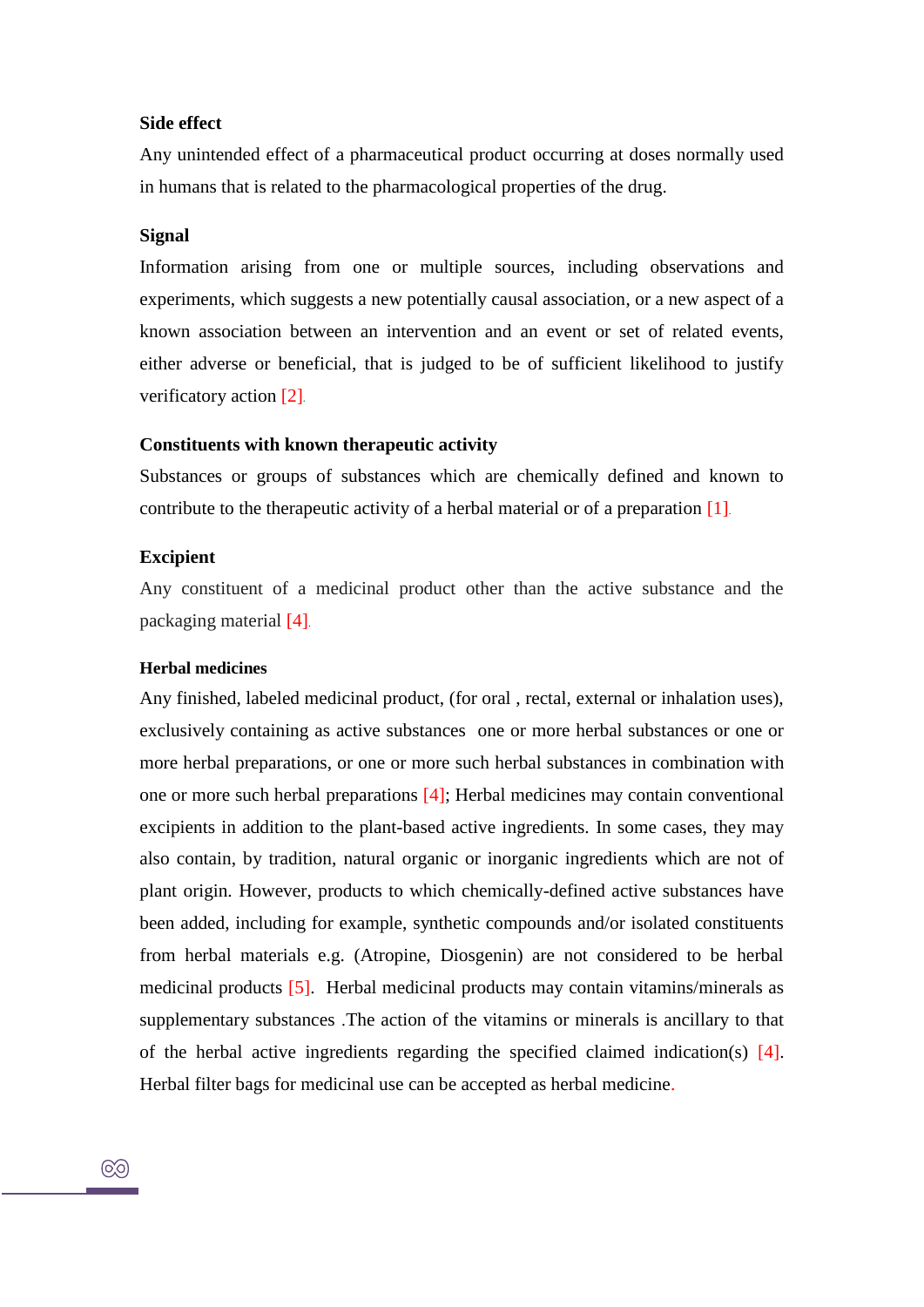#### **Herbal preparations**

They are obtained by subjecting herbal substances to treatments such as extraction, distillation, expression, fractionation, purification, concentration or fermentation. These include comminuted or powdered herbal substances, tinctures, extracts, fractions (Silymarins, Ginsenosides, Curcuminoides; ….etc.), essential oils, expressed juices and processed exudates [4].

### **Herbal substances**

All mainly whole, fragmented or cut plants, plant parts, algae, fungi, lichen in an unprocessed, usually dried, form, but sometimes fresh. Certain exudates that have not been subjected to a specific treatment are also considered to be herbal substances. Herbal substances are precisely defined by the plant part used and the botanical name according to the binomial system (genus, species, variety and author) [4].

#### **Herbs**

A plant that is valued for flavour, scent, or other qualities. Herbs have a variety of uses including culinary and medicinal. General usage differs between culinary herbs and medicinal herbs. In medicinal herbs include crude materials which could be derived from lichen, algae, fungi or higher plants, such as leaves, flowers, fruit, fruiting bodies, seeds, stems, wood, bark, roots, rhizomes or other parts, which may be entire, fragmented or powdered [3].

#### **Markers**

Chemically defined constituents of a herbal material utilized for control purposes. They may or may not contribute to the clinical efficacy. When they contribute to the clinical efficacy, however, evidence that they are solely responsible for the clinical efficacy may or may not be available. Markers are generally employed when constituents of known therapeutic activity are not known or are not clearly identified, and may be used to identify the herbal material or preparation or calculate their quantity in the finished product [3].

#### **Pesticide**

For the purpose of these guidelines, pesticides are defined as any substance intended for preventing, destroying, attracting, repelling, or controlling any pest including unwanted species of plants or animals during production, storage, transport,  $\circ$  distribution and processing [3].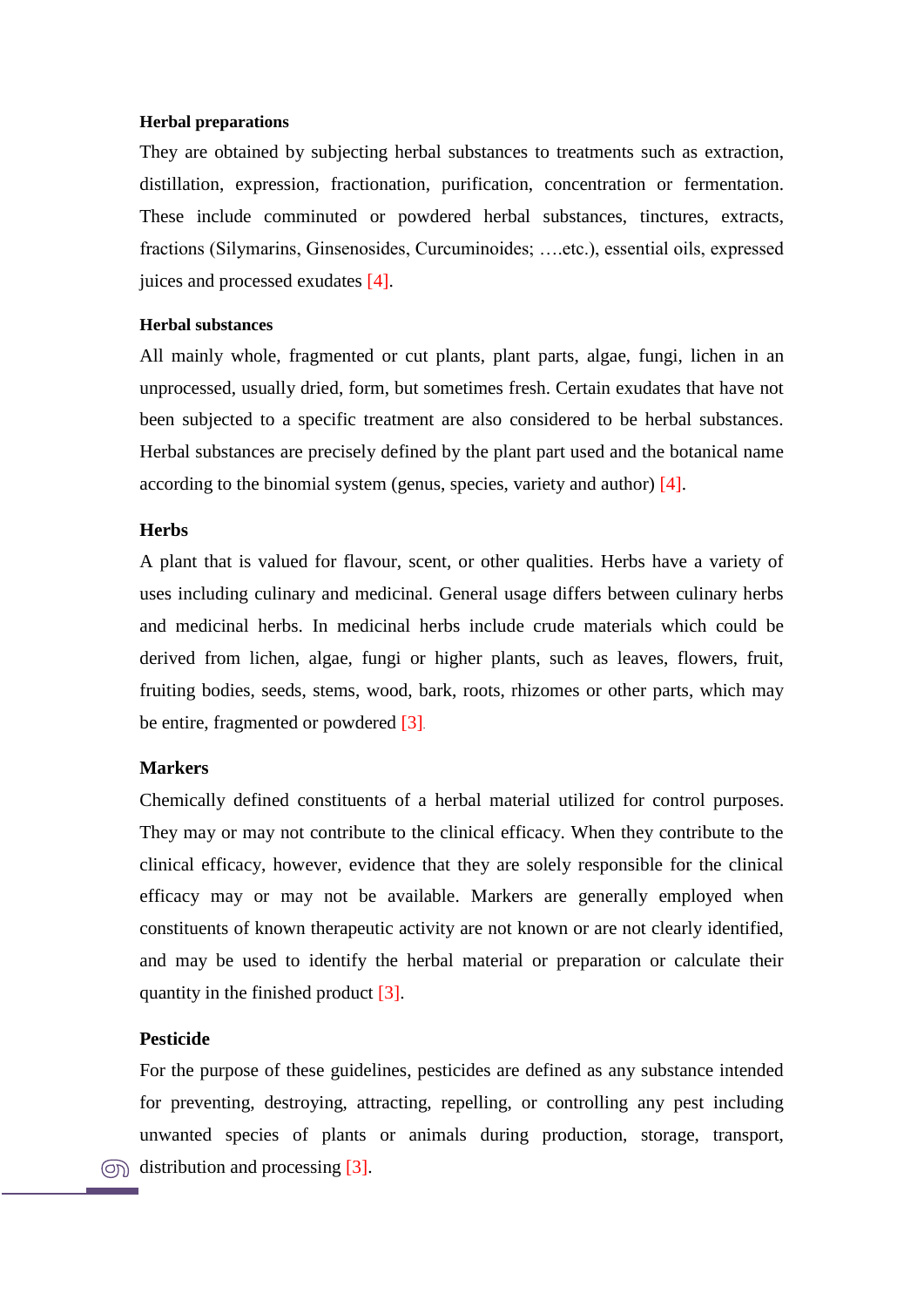# **Therapeutic activity**

 $\text{2D}$ 

Refers to the successful prevention, diagnosis and treatment of physical and mental illnesses, improvement of symptoms of illnesses, as well as beneficial alteration or regulation of the physical and mental status of the body and development of a sense of general well-being [1].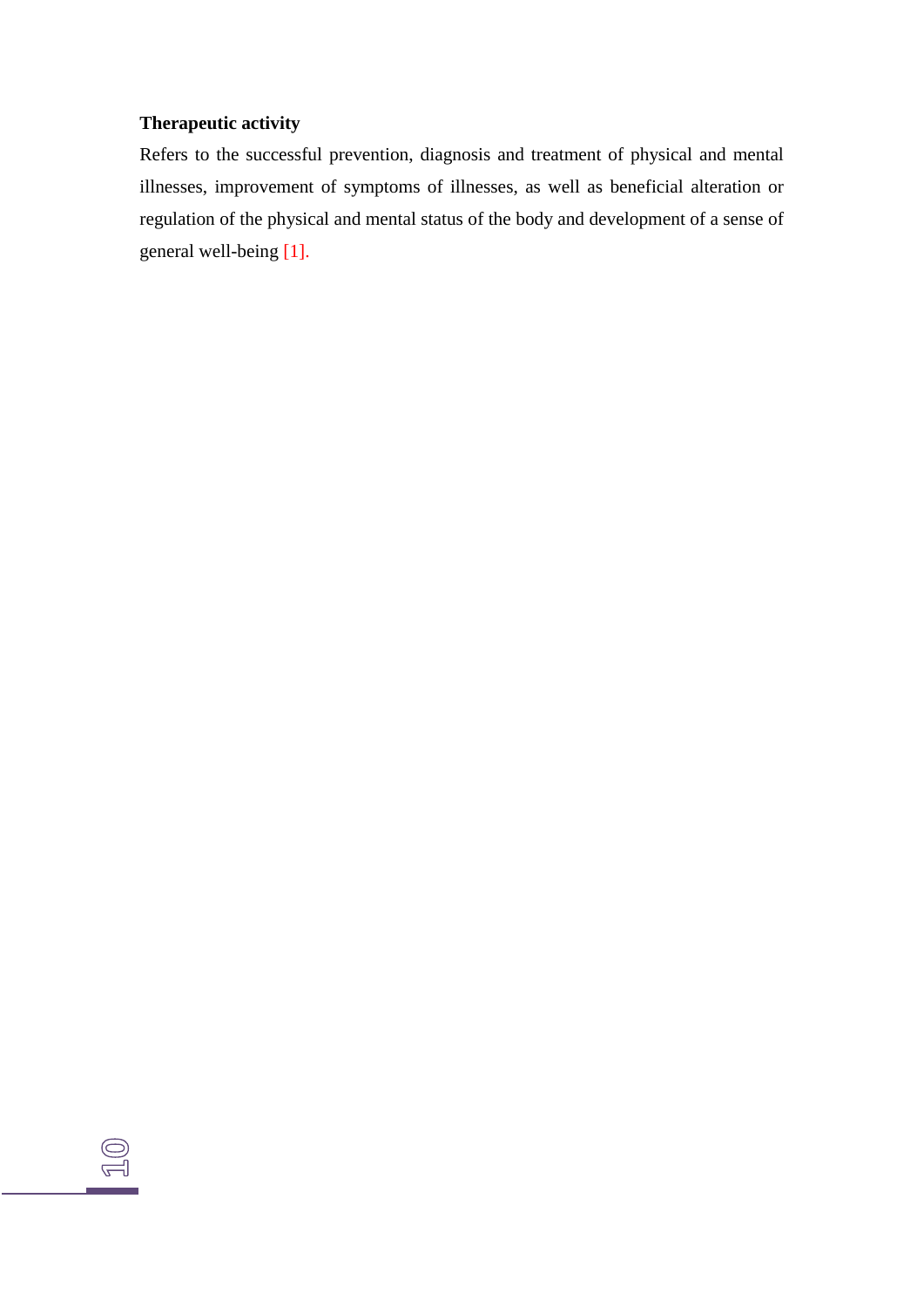# **Classification of herbal Medicine:**

# **Category I: Traditional herbal medicines**

Traditional herbal medicines are defined as the medicinal herbs (individually or in combination) which are used inside Arab Republic of Egypt for a period of not less than 15 years and they should be supported by references for safety and efficacy. This category also includes traditional medicine formulations to which minor changes have been made.

Herbal medicines that are not indigenous to the Arab Republic of Egypt could also be included if they have been widely used within the region and if sufficient knowledge about their safety and efficacy exists [6].

# **Category II: New herbal medicines**

Herbal medicines (single or mixture of herbs) can be considered "new herbal medicines" if never used within the community or region, used for only a short period of time, used to a very small extent (few uses in a small number of patients), or used in a new combination of herbal substances never combined before [6].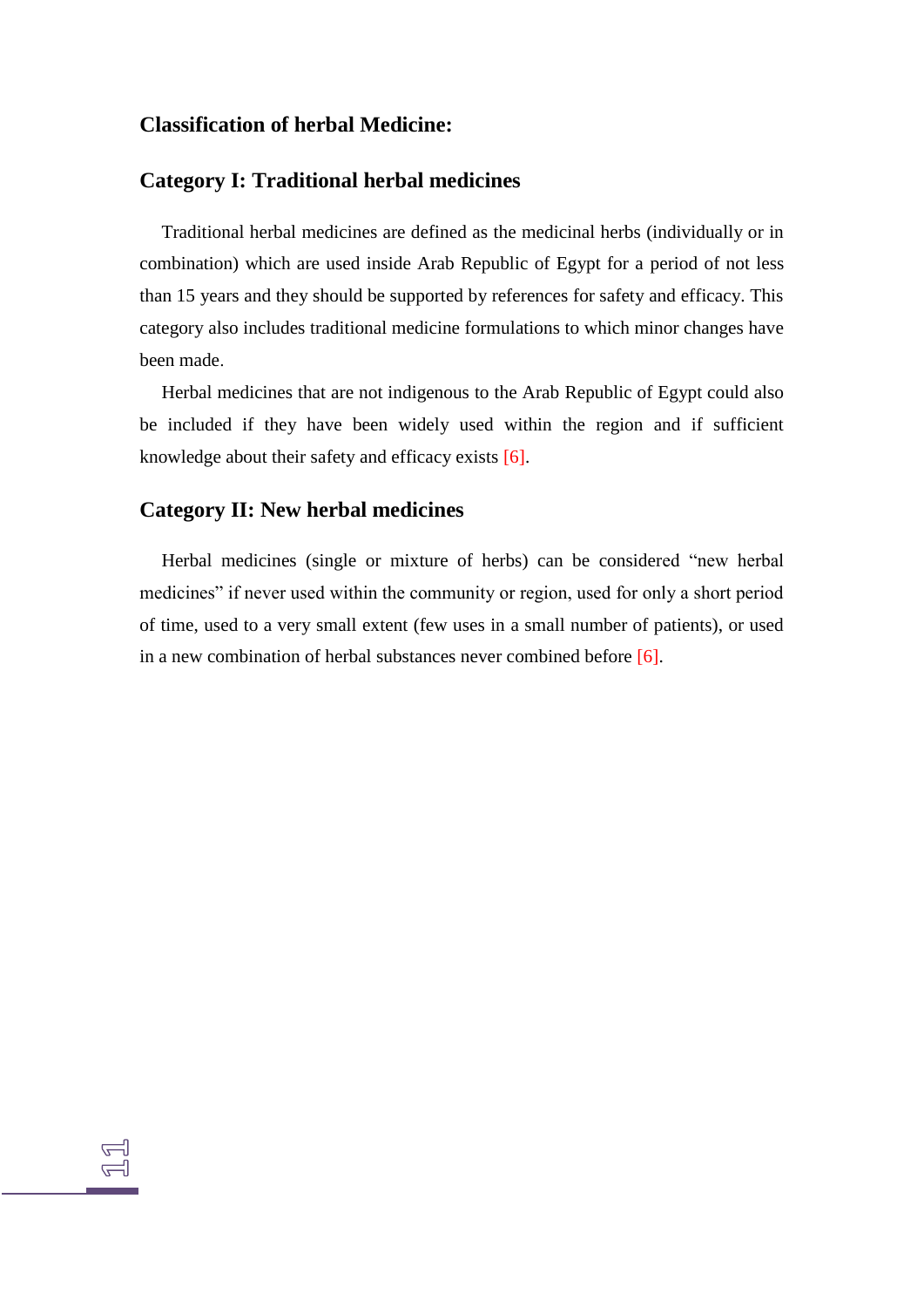# **Requirements for safety of herbal medicinal products:**

# **Requirements for safety of category I**

# **Any assessment of herbal medicines must be based on a clear identification and characterization of the constituents.**

A literature search must be performed. This should include general literature such as:

- Pharmacopeia or extra pharmacopeia (e.g. Martindale).
- Official monographs.
- Traditional handbooks Specific to this form of therapy and modern handbooks on phytotherapy, phytochemistry and pharmacognosy.
- Other authoritative data related to herbal medicines, if available, database searches in online or offline databases, e.g. the WHO adverse drug reaction database, National Library of Medicine's Medline, etc.
- Articles published in peer reviewed international scientific journals.

Toxicological information on single ingredients should be assessed for its relevance to the herbal medicines.

The need for additional data or additional new tests would be considered in light of the information requirements for new herbal medicines. Many of the tests required for these new medicines may be replaced by documented experience. However, it would be carefully considered whether all questions on toxicology raised can be answered adequately and in a plausible way by the available knowledge. Particular attention would be given to effects that cannot be readily detected empirically, *e.g* . genotoxicity.

The assessment seeks to determine if there is sufficient information to guarantee safe use in vulnerable populations such as pregnant or lactating women and in small children. In assessing safety in pregnancy, information on traditional misuse, *e.g*. as an agent to induce abortion, should be assessed [6].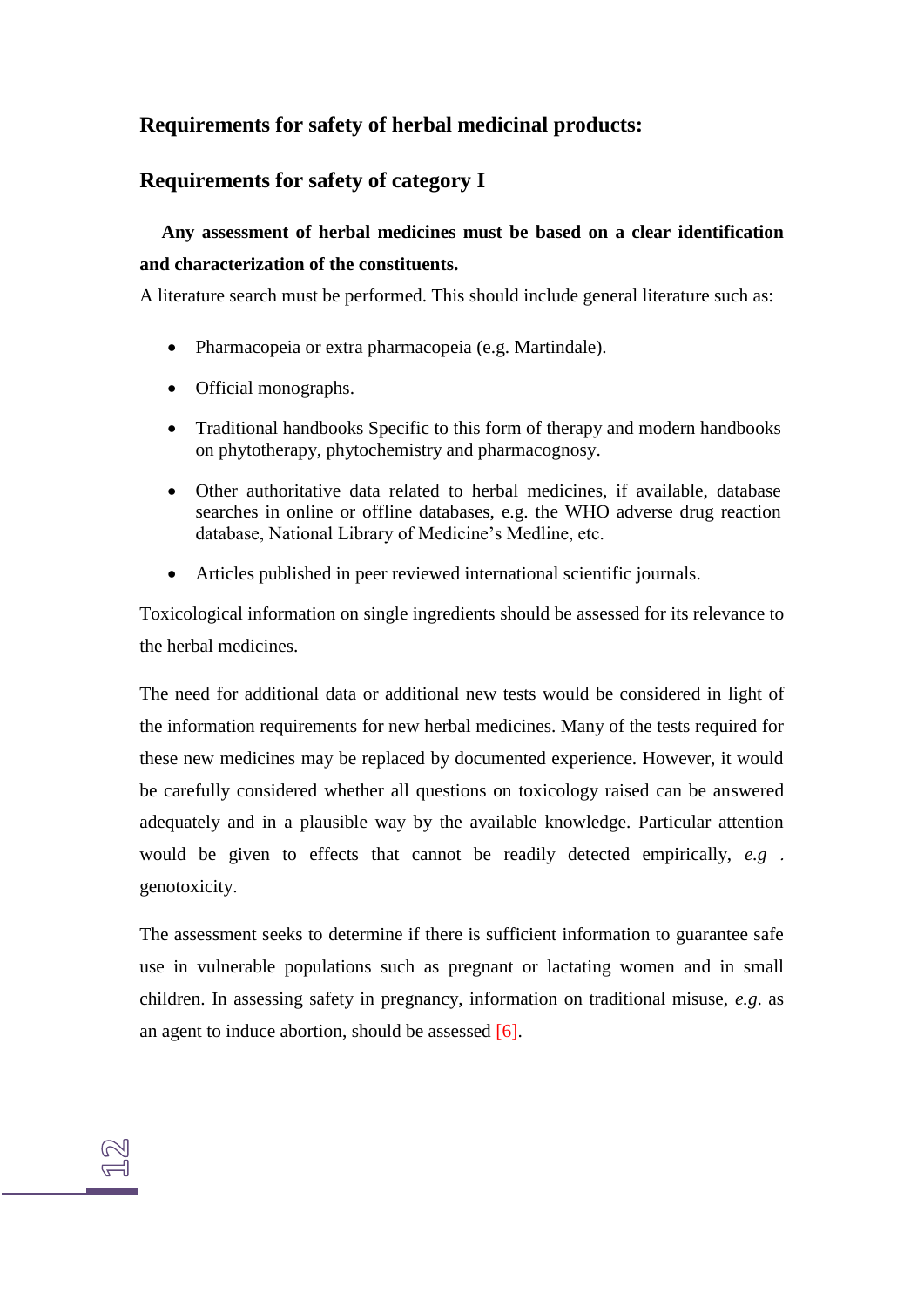# **Requirements for safety of category II**

The safety data required for registration of new herbal medicines will be identical for any new substance:

- Single-dose toxicity
- Repeated-dose toxicity
- Chronic toxicity
- Organ-targeted toxicity, if necessary
- Immunotoxicity
- Embryo/foetal and prenatal toxicity, if necessary
- Mutagenicity/genotoxicity, if necessary
- Carcinogenicity, if necessary
- Local tolerance.

௸  $\tilde{\exists}$ 

In special circumstances, such as new combinations of well-known substances, some of these studies may not be necessary [6].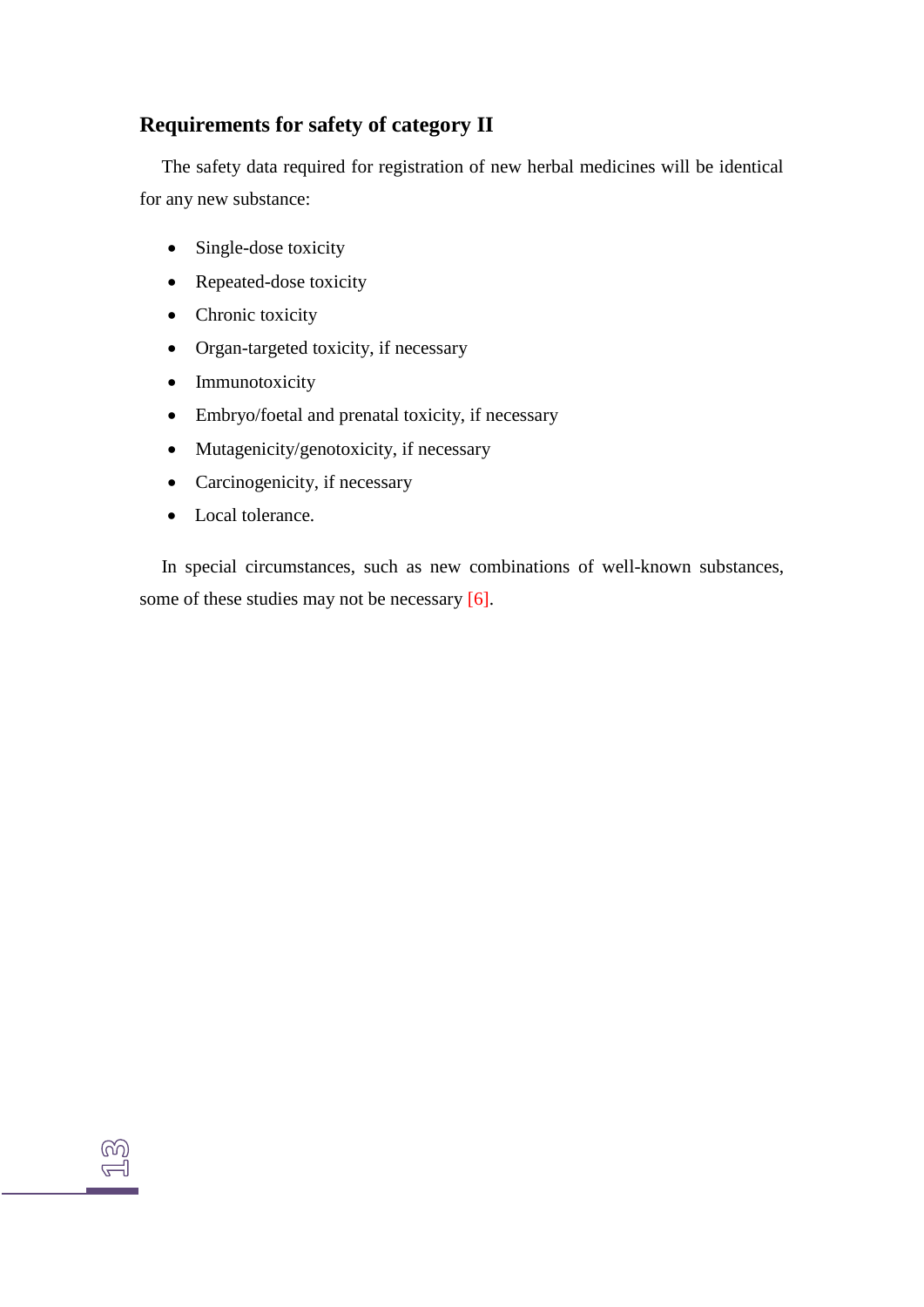# **Minimum requirements for assessment of efficacy of herbal medicinal products (Category I and Category II)**

*Efficacy claims for herbal medicines are made with respect to:*

- **Acute diseases,** which have a rapid onset and are of relatively short duration;
- **Chronic diseases,** which have a slow onset and last for a long period of time;
- **Health enhancing effects,**

Patients suffering from certain health conditions, e.g. loss of appetite, hay fever, menopause, sometimes recover without any medical intervention.

The efficacy should be supported by data in existing well-established documents such as pharmacopoeia and monographs as well as other authoritative documents such as WHO monographs. Pre-clinical data of efficacy may not be necessary, but clinical data are required. If traditional use of products with well- established documentation reflects changes in medicinal indication, dosage form or mode of administration, the efficacy data and clinical data could be consulted (see Tables 1 and 2). The efficacy should be proven by pre-clinical data and clinical trials or well-established documentation. If the changes could have an impact on the pharmacodynamics of the medicine, pre-clinical study is needed.

The results of preclinical and clinical studies, performed for safety and efficacy data, are collected and introduced to an independent scientific committee [6].

# **Rationale for the Combination**

For each active ingredient in the formulation, a clear and logical rationale is required to support the following:

- The claim being made for the combination;
- The dosage of each individual active ingredient found in the multiple ingredients product;
- Its safety and efficacy in combination with the other active ingredient(s) under the recommended conditions of use [7], [8].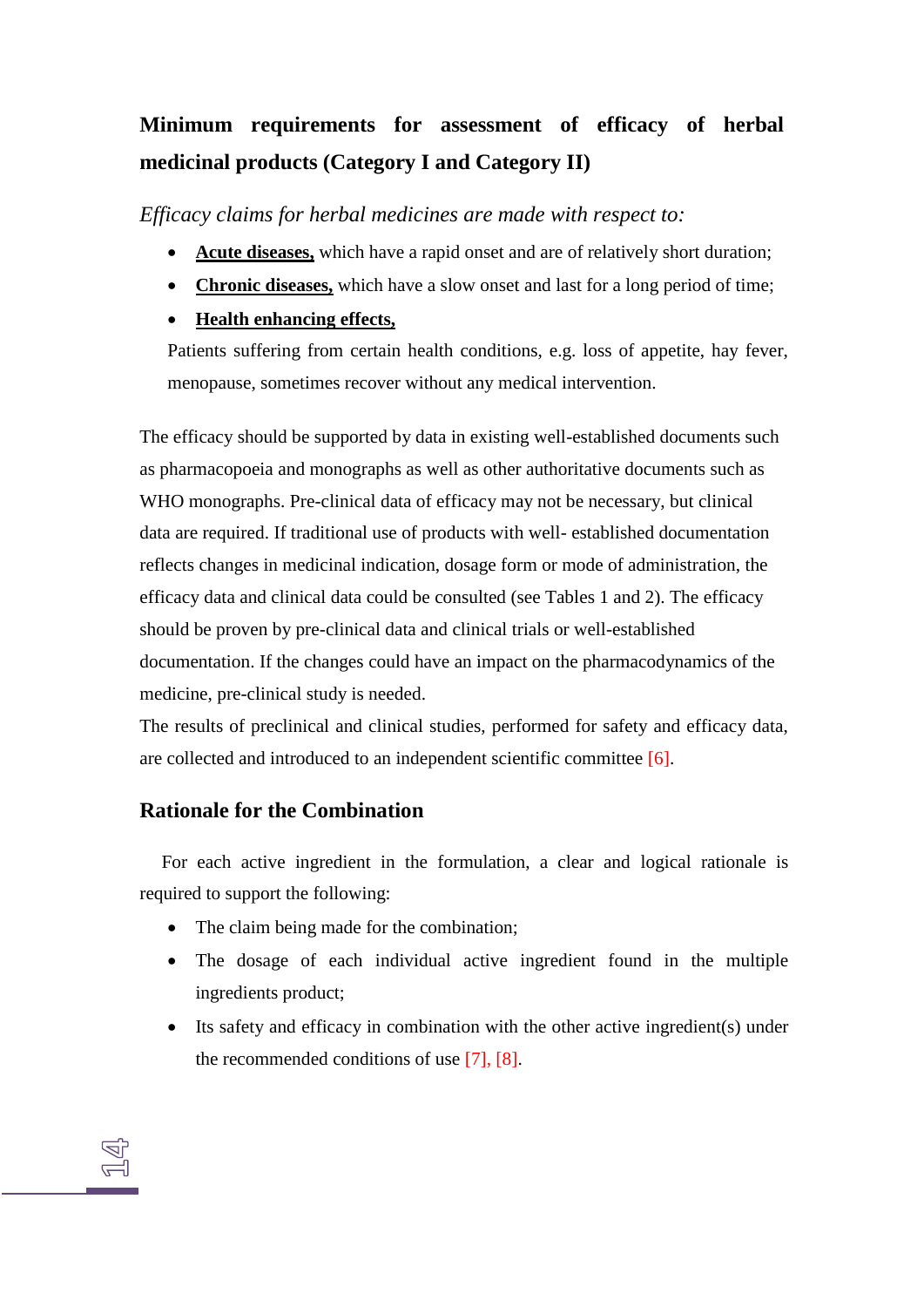| Category                       | Pre-clinical data of<br>efficacy | Clinical data of<br>efficacy | Other data or information<br>required                                                                  |
|--------------------------------|----------------------------------|------------------------------|--------------------------------------------------------------------------------------------------------|
| Acute diseases                 | <b>Needed</b>                    | Control trial needed         |                                                                                                        |
| Chronic<br>diseases            | May be needed                    | May or may not be<br>needed  |                                                                                                        |
| Health<br>enhancing<br>effects | May not be needed                | May not be needed            | Supported by well-established<br>documents such as national<br>pharmacopoeias and<br><b>monographs</b> |

Table 1. Summary of efficacy data requirements

#### Table 2. Proposed requirements for efficacy data for the evaluation of traditional herbal medicines with various changes

| <b>Traditional herbal medicines with</b><br>well-established documentation | <b>Pre-clinical data of</b><br>efficacy <sup>*</sup> | Clinical data of efficacy <sup>®</sup> |
|----------------------------------------------------------------------------|------------------------------------------------------|----------------------------------------|
| No change, according to well-<br>established documentation                 | Not needed                                           | May not be needed                      |
| Changes:                                                                   |                                                      |                                        |
| Dose                                                                       | May be needed                                        | <b>Needed</b>                          |
| Dosage form                                                                | May be needed                                        | Needed                                 |
| Mode of administration                                                     | May or may not be<br>needed                          | <b>Needed</b>                          |
| <b>Medicinal indication</b>                                                | <b>Needed</b>                                        | <b>Needed</b>                          |
| Herbal medicinal ingredients:                                              |                                                      |                                        |
| <b>Addition®</b>                                                           | <b>Needed</b>                                        | <b>Needed</b>                          |
| Deletion <sup>®</sup>                                                      | May or may not be<br>needed                          | May or may not be needed               |
| New combination"                                                           | <b>Needed</b>                                        | <b>Needed</b>                          |
| Medicinal plant part used                                                  | <b>Needed</b>                                        | <b>Needed</b>                          |
| Methods of preparation                                                     | <b>Needed</b>                                        | <b>Needed</b>                          |

\*Pre-clinical data include laboratory tests and data on the standard dose and dosage form \* Clinical data refer to clinical research in WHO General Guidelines for Methodologies on Research and Evaluation of Traditional Medicine

\*Addition of one or more plants into traditionally used formulas

\*Deletion of one or more plants from traditionally used formulas

\* New combination of two or more traditionally used formulas

 $\mathbb{E}$ 

Clinical studies should comply with Egyptian good clinical practice (GCP) guidelines.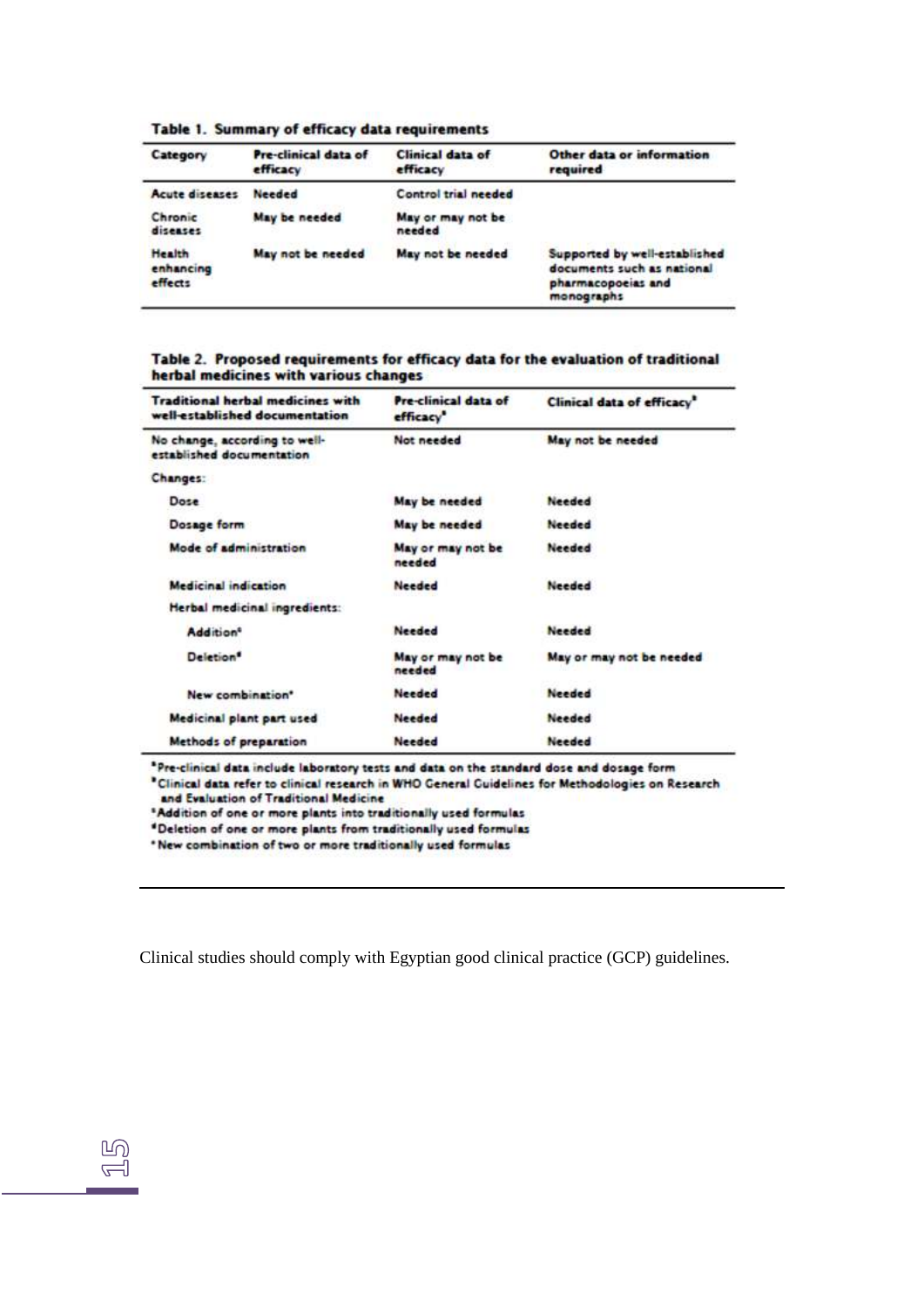# <span id="page-16-0"></span>**Quality control of herbal medicinal products**

Quality control of herbal medicinal products is the shared responsibility of manufacturers and regulatory bodies.

The basis for quality control is the establishment of appropriate specifications and standards. Information on appropriate standards can be found in official pharmacopoeias and monographs

The manufacturers have to adhere to Good Agricultural and Collection Practices (GACP), Good Manufacturing Practices (GMP) and Good Laboratory Practice (GLP) standards, establish appropriate specifications for their products, intermediates and starting materials and compile a well-structured, comprehensive documentation on pharmaceutical development and testing.

The producers should make continued efforts to improve standards and adapt them to the present state of knowledge. A cooperative approach between different manufacturers, e.g. by establishing drug master-files for specifications and quality control are encouraged.

National health regulatory authorities should establish guidance on all elements of quality control; evaluate dossiers and data submitted by the producers and check postmarketing compliance of products with the specifications set out by the producer [6].

# **Adherence to GACP, GMP and GLP guidelines**

All parties involved in the production of herbal medicinal products should adhere to the principles set out in the WHO GACP guidelines for medicinal plants, GMP and GLP.

Manufacturers and importer of herbal medicinal products who possess certificates of adherence to the GACP from their botanical suppliers are encouraged to submit it. Manufacturers of herbal medicines should be licensed and registered.

The quality assurance system should be adequate and proportionate to the type of production and the regional situation, e.g. agricultural production or industrial production.

The implementation of a credible concept of quality assurance, e.g. identifying and eliminating potential sources of contamination, rather than implementing all individual technical aspects, should be the primary goal [6].  $\equiv$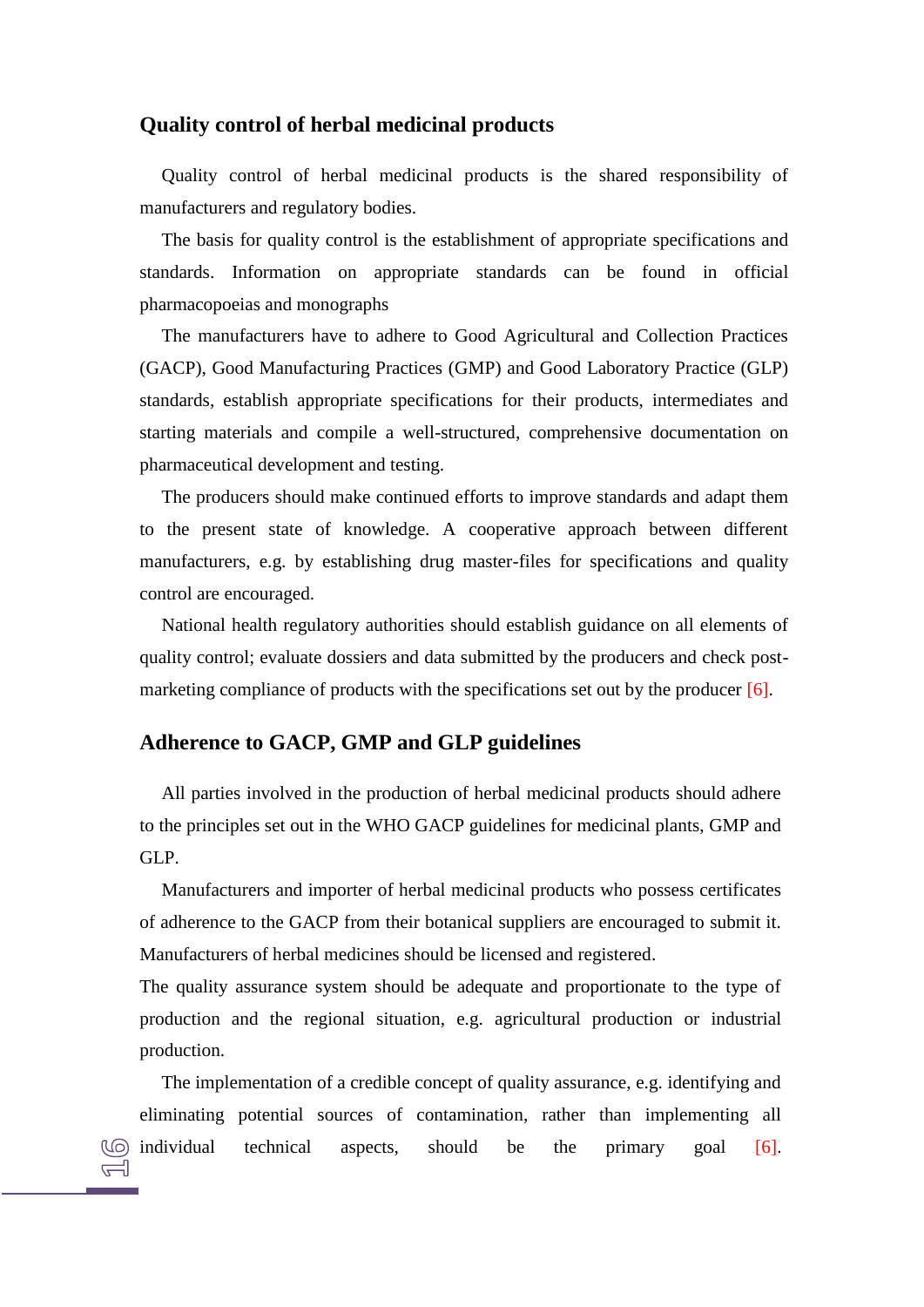# **The following areas should be considered:**

- Control of raw materials (refer to the GACP and Quality Control Methods for Medicinal Plant Products);
- Control of starting materials and intermediate substances;
- In-process control (Standard Operating Procedure for Processing Methods should be mentioned);
- Finished product control (It should be performed with reference to the control of raw materials, starting materials and intermediate substances) [6].

# **Regulatory requirements for quality control**

# **General minimum requirements**

# **1. Raw materials**

# **(a) Identification of plant(s)**

- i. Botanical name (i.e. Latin name of the plant including Genus, species, varieties family);
- ii. Synonyms
- iii. Selected vernacular names (i.e. a selective list of vernacular names for the plant);
- iv. Geographical distribution (i.e. the natural distribution in the country or region, and/or whether the plant(s) is cultivated or imported);
- v. Description (i.e. a brief description of the living plant including photographs and/or drawings) [5]**,** [9].

# **(b) General qualitative and quantitative tests of the herbal raw materials**

Chemical, biological or physical assays [5]**,** [9].

# **(1) Herbal substance:**

- a. The quantity of herbal substance must be stated; or
- b. The quantity of plant material may be given as a range, corresponding to a defined quantity of constituents of known therapeutic activity [9].

# **(2) Herbal preparation:**

a. The equivalent quantity or the ratio of plant material to plant preparation must be stated (this does not apply to fatty or essential oils); or

 $\equiv$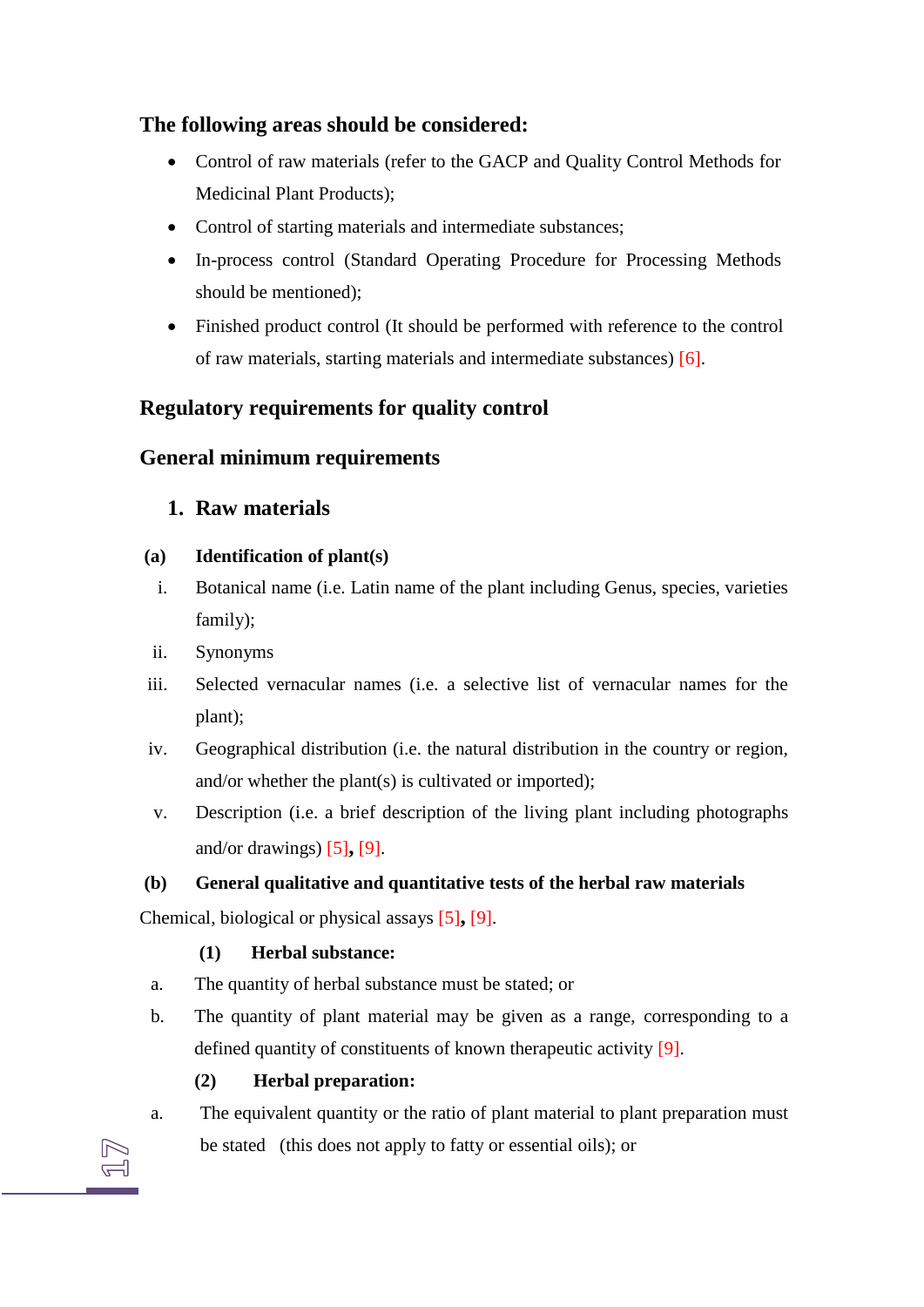b. The quantity of the plant preparation may be given as a range, corresponding to a defined quantity of constituents with known therapeutic activity.

The composition of any solvent or solvent mixture used and the physical state of the extract must be indicated. If any other substance is added during the manufacture of the plant preparation to adjust the level of constituents of known therapeutic activity, or for any other purpose, the added substance(s) must be described as "other ingredients" and the genuine extract as the "active ingredient" [9].

# Example*: Name of active ingredient Quantity*

Sennae folium (a) 125 mg ethanolic extract (8:1) or 125 mg ethanolic extract, equivalent to 1000 mg of Sennae folium or (b) 100–130 mg ethanolic extract (8:1), corresponding to 25 mg of hydroxyanthracene glycosides, calculated as sennoside B [9].

# **Other ingredient**

Dextrose 20–50 mg

The determination of the presence of active components and quantity should be described in detail

Determination of extractable value (where applicable)  $[9]$ 

# **(c) Part of the plant used and the condition of the herbal material used**

- i. General appearance
- ii. Organoleptic properties
- iii. Microscopic characteristics [5]**,** [9]

# **(d) Purity tests**

- i. Microbiological tests should be described to demonstrate the absence of pathogenic microorganisms (e.g. *E. coli*, *P. aeroginosa*, *S. aureus* and *Salmonella sp.* etc.)
- ii. Foreign organic matter
- iii. Total ash, acid-insoluble ash and sulfated ash
- iv. Water-soluble extractive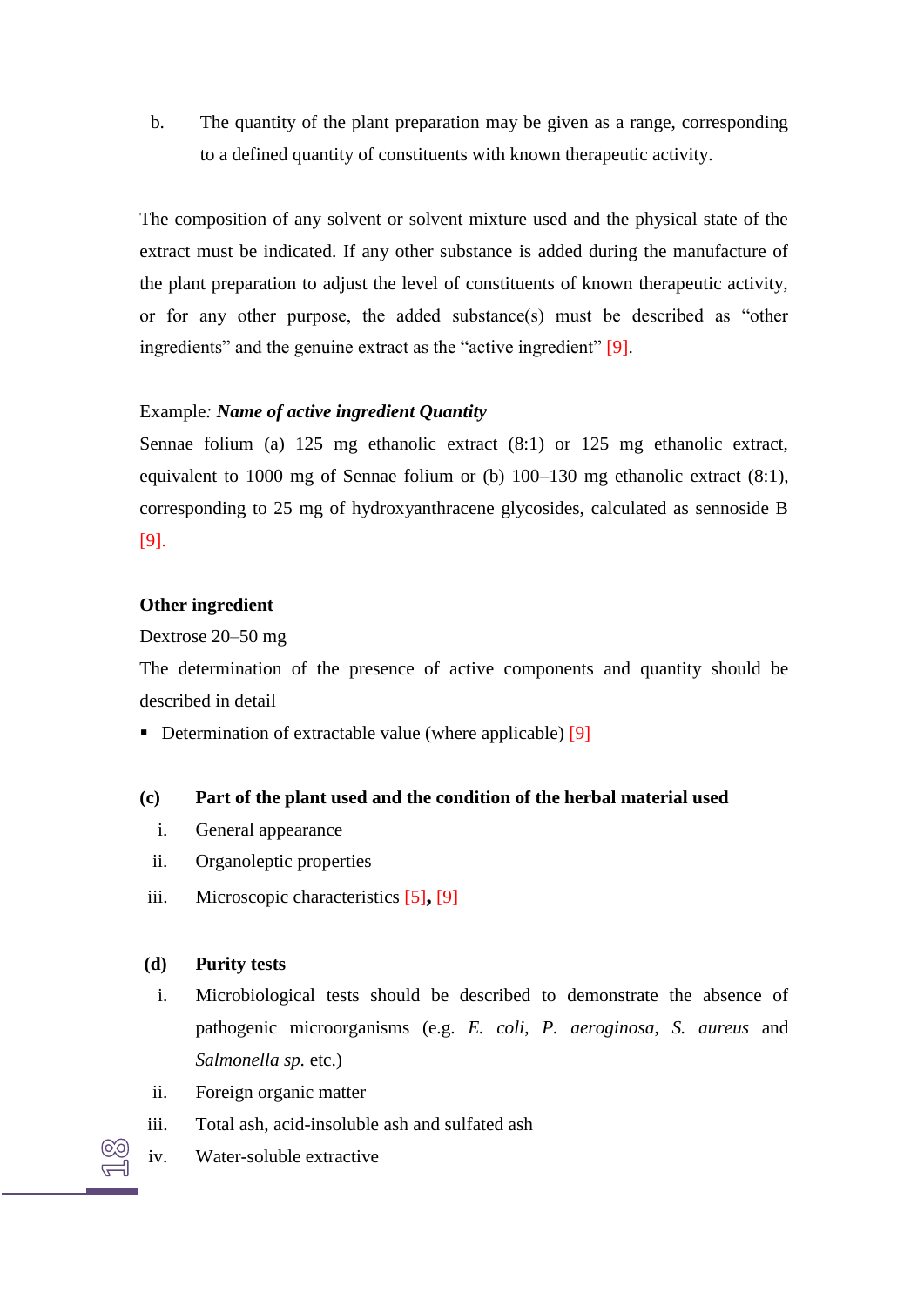- v. Alcohol-soluble extractive
- vi. Loss on drying
- vii. Swelling index
- viii. Pesticide residues
- ix. Heavy metals (Mercury, arsenic, lead)
- x. Radioactive residues
- xi. Other purity tests [5]**,** [9]

# **2. Finished products**

- (a) Qualitative and quantitative composition of the active components
- (b) Quantity and type of excipients
- (c) Description of the process of manufacture
- (d) Specifications of quality of the finished product
- (e) Methods of analysis (with validation)
- (f) Stability studies
- (g) Certificate of raw materials
- (h) Packaging [9]

# **Specific requirements**

# **Specification of the finished product**

The minimum range of specifications for the finished products should be as given in recognized pharmacopoeias or monographs.

(1) Physical appearance such as colour, odour, form, shape, size and texture

(2) Uniformity of weight (for tablets, single-dose powders, suppositories, herbal tea in sachets and capsules, etc.), disintegration time (for tablets, capsules, suppositories and pills), hardness and friability (for example, uncoated tablets), viscosity (for internal and external fluids), consistency (semisolid preparations), and dissolution (tablets or capsules), if applicable.

(3) Loss on drying or water content

(4) Identity tests, qualitative determination of relevant substances of the plants (e.g. fingerprint chromatograms)

(5) Quantification of relevant active ingredients if they are identified and the  $\circledcirc$  $\sqrt{d}$  adequate analytical methods are available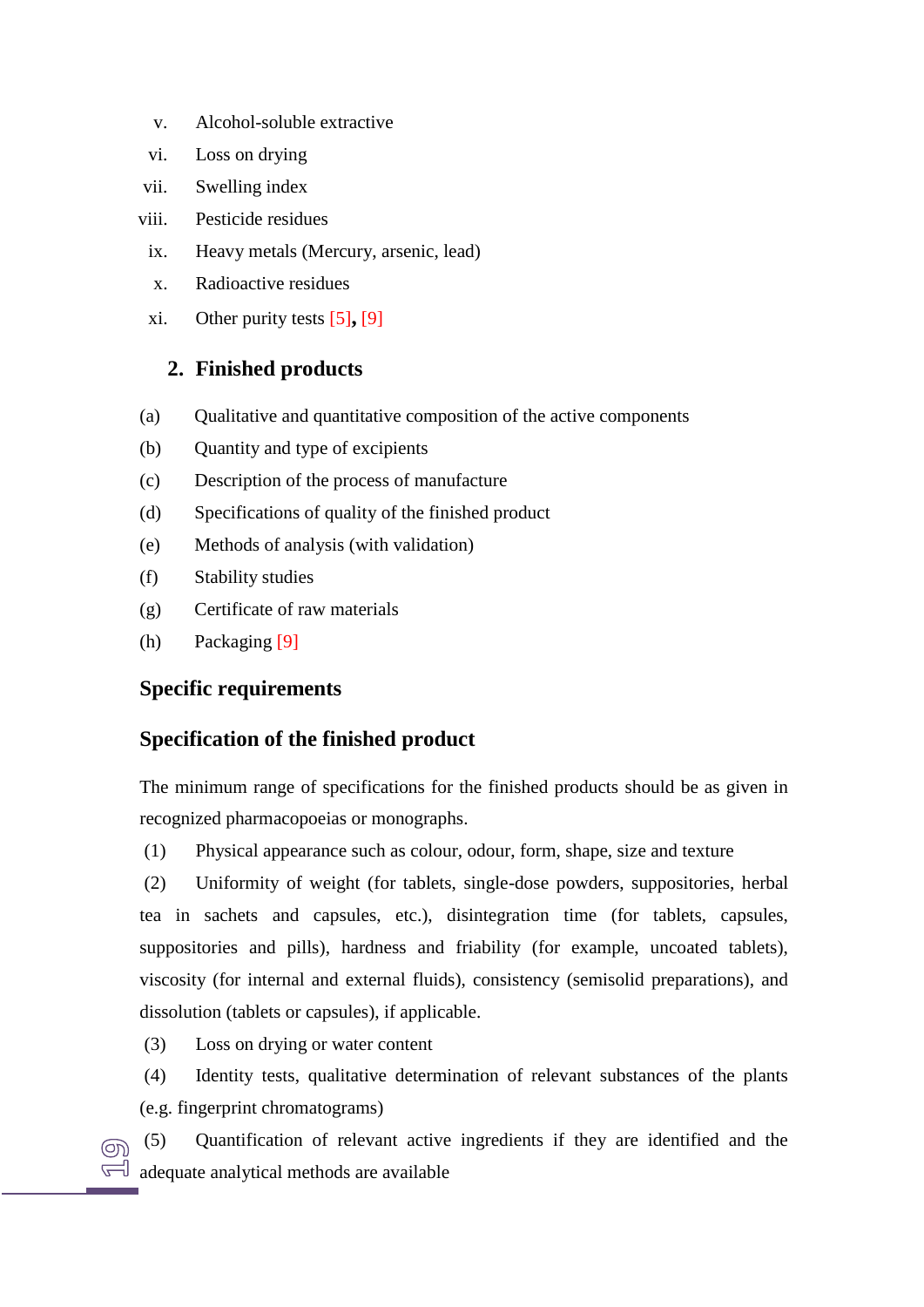- (6) Limit tests for residual solvents
- (7) Microbiological contamination and tests for other toxins [9]

# **Analysis of the finished product**

Details of the test methods described here should be those applied to confirm compliance with specifications listed before attaching the certificate of analysis from an independent recognized quality control laboratory

The control tests for the finished product must be such as to allow the qualitative and quantitative determination of the active ingredients. If the therapeutic activity of constituents is known, this must be specified and determined quantitatively. When this is not feasible, specifications must be based on the determination of markers. If either the final product or the preparation contains several plant materials and a quantitative determination of each active ingredient is not feasible, the combined content of several active ingredients may be determined. The need for such a procedure must be justified [9].

### <span id="page-20-0"></span>**Vitamins and minerals in herbal medicinal products for human use**

The following tests and acceptance criteria are considered generally applicable to herbal medicinal products for human use containing vitamins/minerals as ancillary substances:

a) Identification:

Identification tests should establish the specific identity of the vitamin(s) and/or mineral(s).

b) Assays:

Validated assays of vitamins and minerals are required.

c) Impurities:

Impurities arising from degradation of the vitamin(s) or mineral(s) should be monitored in the herbal medicinal product for human use. When it has been demonstrated conclusively by provision of a significant body of data (generated using appropriate analytical methods, that the vitamin(s) and/or mineral(s) do not degrade in the specific formulation and under the specific storage conditions proposed in the application) degradation product testing may be reduced or eliminated upon approval by the regulatory authority [10].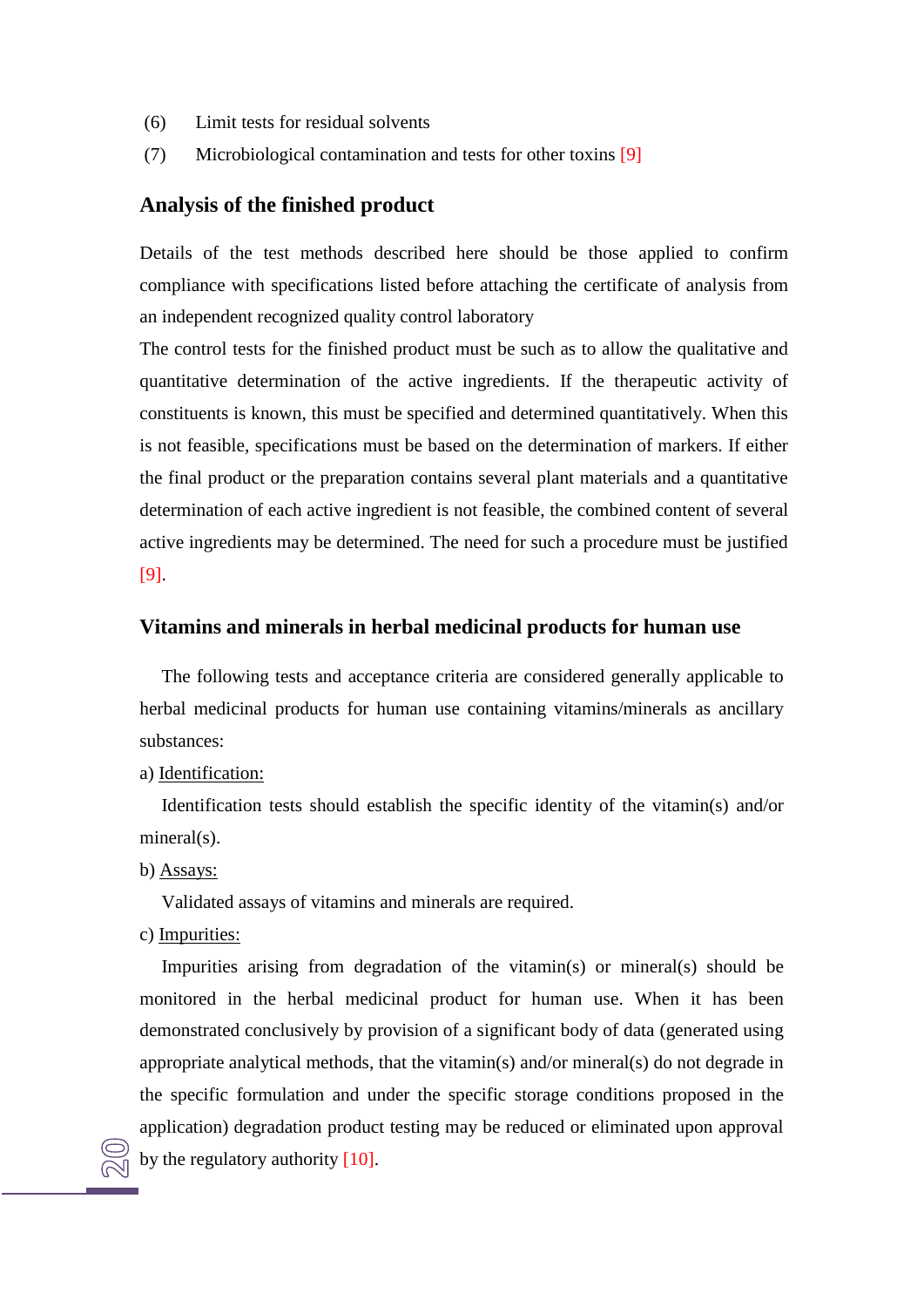# **Product information and labeling**

# **Labels should provide the following information:**

- a) The name of product
- b) Keep out of reach of reach of children
- c) Quantitative list of ingredients; including the plant names
- d) Dosage form
- e) Therapeutic indications
- f) Pack size
- g) Manufacturing date
- h) Expiry date
- i) Lot/batch number
- j) Registration No.
- k) Storage conditions
- l) Name of manufacturer and physical address of the manufacturing site [9].

# **Package insert**

This should contain the following information:

- a. Name and description of the product
- b. Composition
- c. Pharmacological properties ,where information is available
- d. Therapeutic indication
- e. Dosage: the minimum & maximum as well as average dosage levels must be stated (if appropriate, specified for children and the elderly )
- f. The mode of administration
- g. The duration of use
- h. Contraindication/ precautions, interaction and caution /warning (allergens, sugars, coatings of animal origin, products which have undergone treatment with ionization, radiation, etc.)
- i. Overdose and treatment
- j. Adverse reactions
- k. Storage condition
- l. Name and address of the manufacture and authorized marketer/distributor/ license holder [9].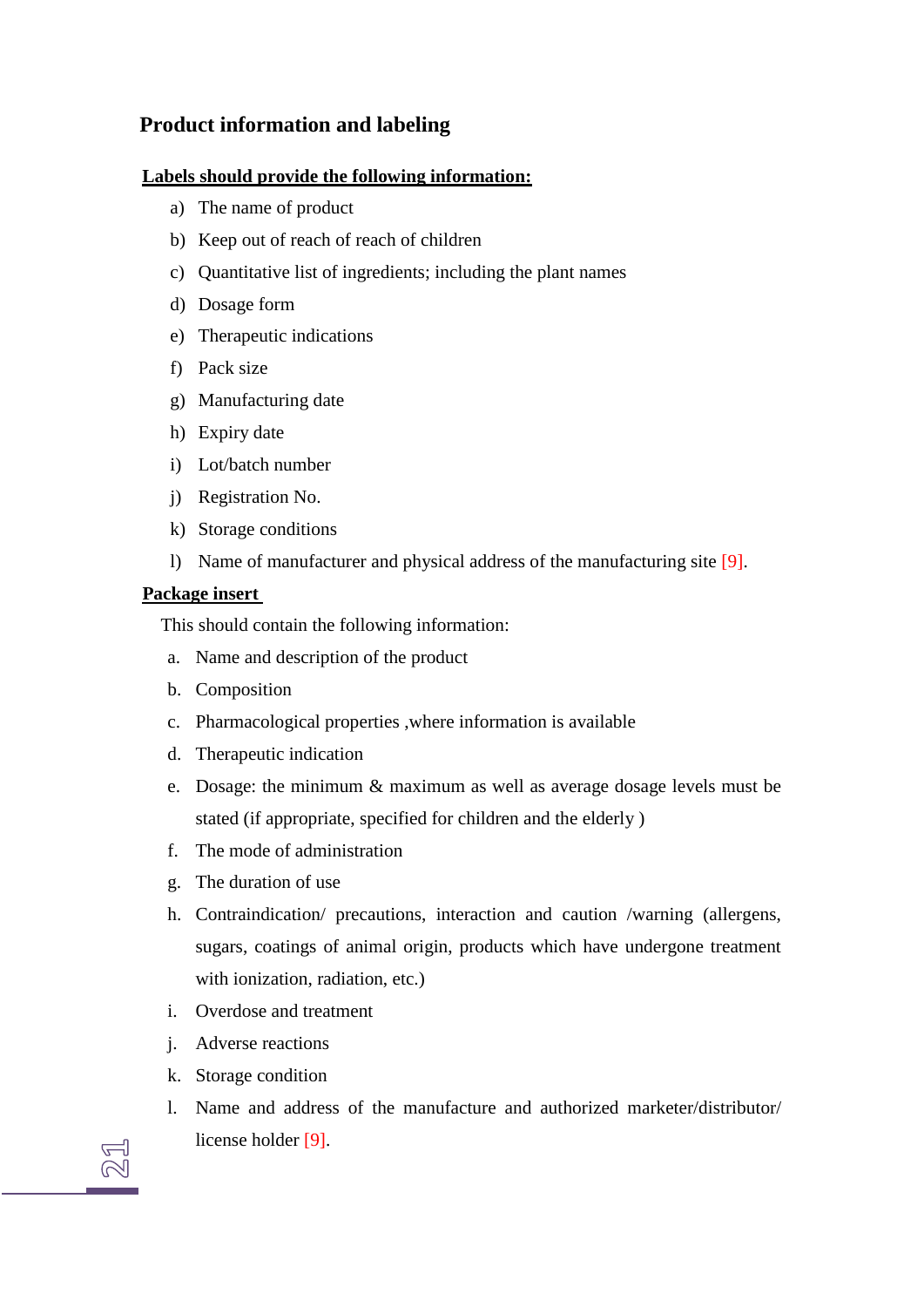# **Pharmacovigilance**

Pharmacovigilance (PV) has been defined by the World Health Organization as the science and activities relating to the detection, assessment, understanding and prevention of adverse effects or any other medicine-related problem.

Pharmacovigilance is an important public health issue worldwide; to ensure that safe, efficacious, and quality medicines are made available for all patients. Safety monitoring of medicinal products, especially herbal one, is a major concern particularly among children, pregnant women, and elderly. Pharmacovigilance field is essential for developing reliable information on the safety of Herbal medicinal products as used worldwide.

The Pharmacovigilance of herbal medicinal products is subject to the most updated version of guidelines released by Egyptian Pharmaceutical Vigilance Center (EPVC). Currently, the applicable guideline which represents the requirements, procedures, roles and activities for Marketing Authorization Holders (MAHs) of medicinal products for human use including Herbal medicinal products is "the Guideline on Good Pharmacovigilance Practices (GVP) for Arab Countries (GVP- Arab)" [2].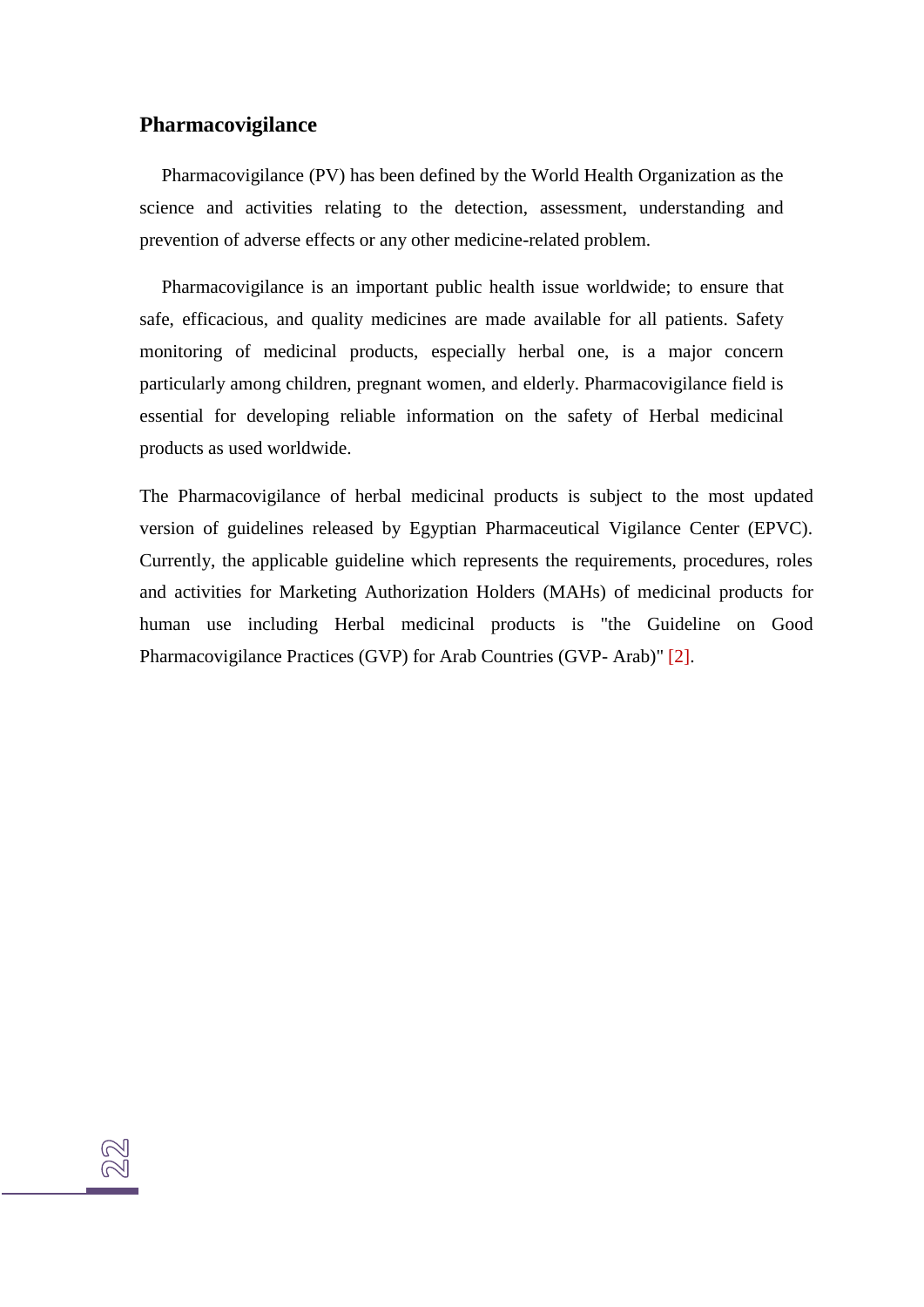# **Administrative Procedures and Documentation**

# <span id="page-23-0"></span>**General Requirements**

A separate application is required for each product. Applications shall be made by submitting a completely filled in application form which shall be accompanied with:

i. Complete documentation as per these guidelines.

*All ingredients must comply with specification prescribed in Pharmacopoeias. Inhouse specification may be acceptable if justified by validation reports.*

- ii. Pilot samples of each package size being applied for registration (One commercial sample for re-registration if required in case of variation) to carry out quality control tests as declared in the dossier. The samples must be in the form and container in which they will be marketed.
- iii. Stability study should be done on pilot batch(es) on the finished product in its final container closure system as accelerated (6 months).

In case of re-registration, the stability study is done on at least one production batch in the final container closure system as accelerated stability study (6 months) or long term stability study.

- iv. Pharmacovigilance requirements for herbal medicinal products.
- v. Patient Information Leaflet draft and Artwork (Mock-ups)
- vi. An appropriate and complete index/ list of the various sections and documents of submission.

# **The responsibilities of the local agent, applicant and manufacturer**

- i. Monitoring the product on the market and inform the National Regulatory Authority immediately after the detection of any problem relating to registered product such as serious manufacturing defects and emergency safety issues which may endanger public health.
- ii. The Local Distributor shall facilitate communication between the applicant and the Authority on matters relating to the product.
- iii. Handle product recalls according to Pharmaceutical Regulatory Authority Recall procedures.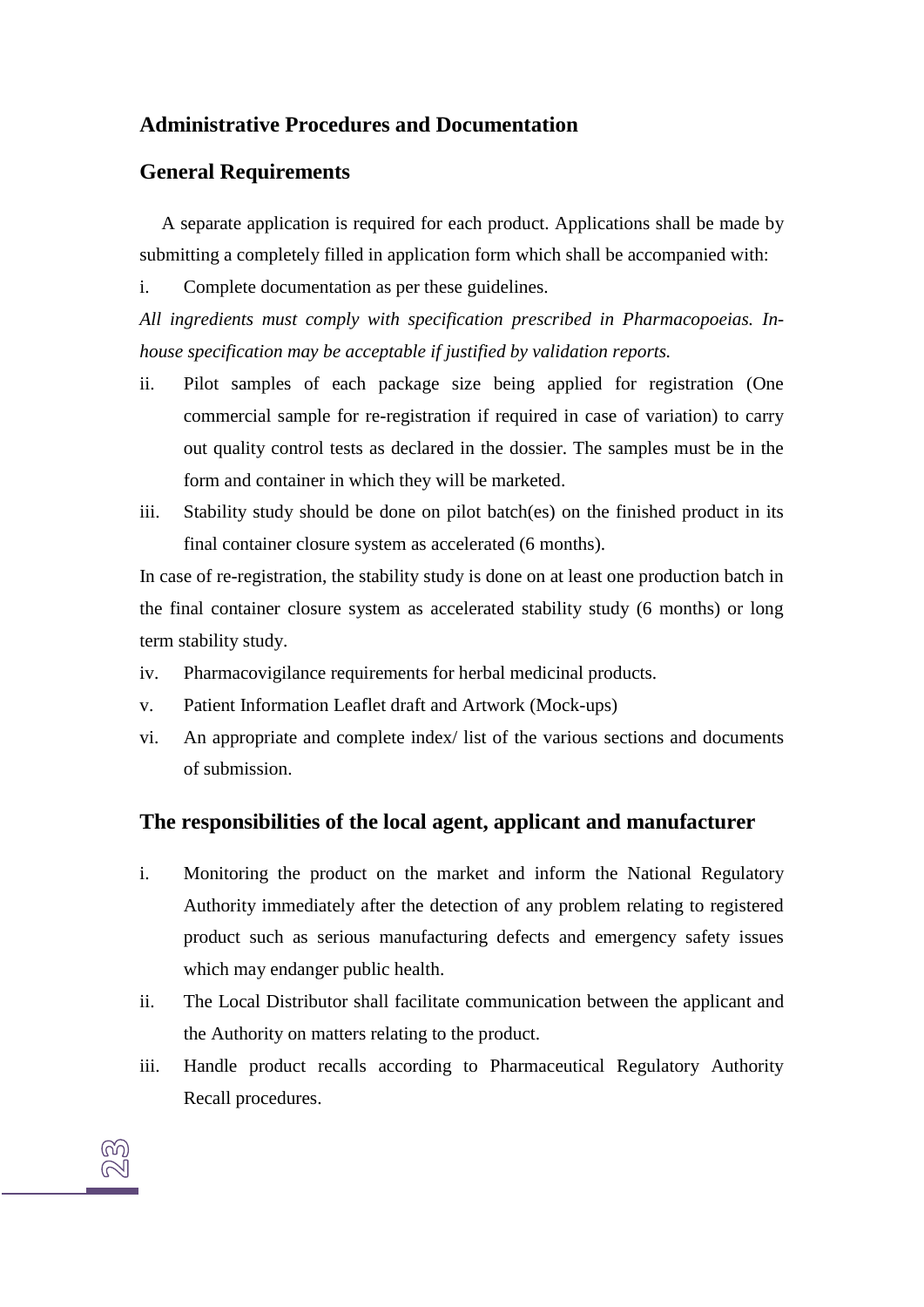iv. Should have Pharmacovigilance system and implementing of Pharmacovigilance activities and reporting safety information to EPVC according to the applicable guidelines.

# **References**

# **A literature search must be performed for any assessment of herbal medicines. This should include general literature such as:**

- Pharmacopeia or extra pharmacopeia (e.g. Martindale).
- Official monographs.
- Traditional handbooks Specific to this form of therapy and modern handbooks on phytotherapy, phytochemistry and pharmacognosy
- Other authoritative data related to herbal medicines, if available, database searches in online or offline databases, e.g. the WHO adverse drug reaction database, National Library of Medicine's Medline, etc.
- Articles published in peer reviewed international scientific journals.

# **Registration**

After the applicant has finished all the procedures of the registration, the applicant shall submit the documents required. The complete file will be submitted to the Technical Committee and a product registration license shall be issued after committee approval.

# **Validity of registration**

The registration of a product shall be valid for (10 years) with fulfilling all conditions and rules including routine activities.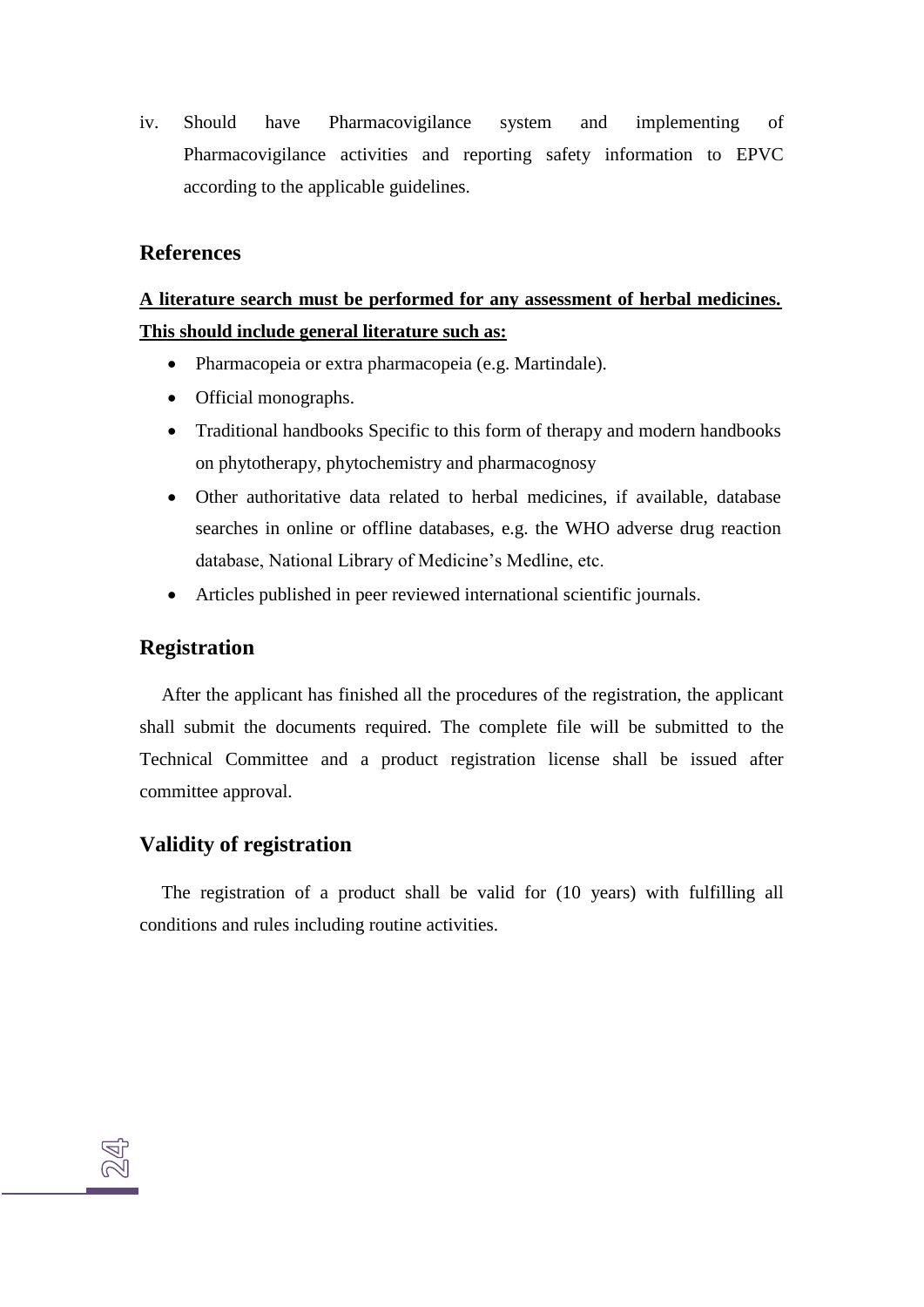# **Dossier Contents:**

| Section no.                        | <b>Details</b>                                                                                                                  | <b>Comments</b>                                      |
|------------------------------------|---------------------------------------------------------------------------------------------------------------------------------|------------------------------------------------------|
| <b>Section 1.</b>                  | Table of content of accompanied documents<br>1.                                                                                 |                                                      |
| Application                        | 2. Application Form                                                                                                             |                                                      |
|                                    | 3. Accompanied documents                                                                                                        |                                                      |
| <b>Section 2.</b>                  | Herbal medicines shall submit safety data according to what<br>mentioned above in Minimum requirements for assessment of safety |                                                      |
| <b>Safety Requirements</b>         | of herbal medicines section.                                                                                                    |                                                      |
| <b>Section 3.</b>                  | Herbal medicines shall submit efficacy data according to what                                                                   |                                                      |
| Efficacy requirements              | mentioned above in Minimum requirements for assessment of                                                                       |                                                      |
|                                    | efficacy of herbal medicines section depending on conditions shown                                                              |                                                      |
|                                    | in table $1 & 2$ .                                                                                                              |                                                      |
| <b>Section 4.</b>                  | Table of content of the analysis file.<br>1.                                                                                    | *Analysis<br>file<br>is                              |
| Quality requirements documentation | Analysis file<br>2.                                                                                                             | submitted<br>by<br>the                               |
|                                    | 3. Results of the analysis                                                                                                      | applicant<br>acc.<br>to                              |
|                                    | 4. Certificate of analysis of the finished product by the<br>manufacturer                                                       | approved guidance                                    |
|                                    |                                                                                                                                 |                                                      |
| <b>Section 5.</b>                  | Table of content of the stability study file.<br>1.                                                                             | *stability file is submitted                         |
| Herbal medicine Stability          | stability file<br>2.<br>Final report of the stability study by stability committee<br>3.                                        | by the applicant acc. to<br>approved guidance        |
| Section 6.                         | Table of content of the pricing file.<br>1.                                                                                     | *pricing file is submitted                           |
| Herbal medicine pricing            | pricing file<br>2.                                                                                                              | by the applicant acc. To                             |
|                                    | 3. pricing license                                                                                                              | approved guidance                                    |
| <b>Section 7.</b>                  | It includes all variations and documents support this variations                                                                |                                                      |
| Variations                         |                                                                                                                                 |                                                      |
| <b>Section 8.</b>                  | Pharmacovigilance requirements for Herbal Medicinal products will                                                               | The Pharmacovigilance                                |
| Pharmacovigilance requirements     | "the<br>according to<br>Guideline on<br>submitted<br>Good<br>be                                                                 | requirements<br>are                                  |
|                                    | Pharmacovigilance Practice (GVP) of Arab Countries".(most<br>updated version)                                                   | submitted<br>by<br>the<br>applicant<br>To<br>acc.    |
|                                    |                                                                                                                                 | approved guidance                                    |
| <b>Section 9.</b>                  | 1. Name of the medicinal product                                                                                                | (SmPC Form)                                          |
| Summary of product characteristics | Pharmaceutical form<br>2.                                                                                                       | *To be completed by the                              |
| (SmPC Form)                        | Qualitative and quantitative composition<br>3.                                                                                  | applicant after finishing                            |
|                                    | 4. Clinical particulars                                                                                                         | all the procedures of the                            |
|                                    | 4.1. Therapeutic indications                                                                                                    | registration.                                        |
|                                    | 4.2. Posology and method of administration<br>4.3. Contraindications                                                            | *To be submitted with<br>the results of analysis and |
|                                    | 4.4. Special warnings and precautions for use                                                                                   | stability decision and                               |
|                                    | 4.5. Interaction with other medicinal products and other                                                                        | pricing license                                      |
|                                    | forms of interaction                                                                                                            | *It should summarize all                             |
|                                    | 4.6. Fertility, pregnancy and lactation                                                                                         | the data of the product                              |
|                                    | 4.7. Effects on ability to drive and use machines                                                                               | including variation if any.                          |
|                                    | 4.8. Undesirable effects                                                                                                        |                                                      |
|                                    | 4.9. Overdose                                                                                                                   |                                                      |
|                                    | 5. Pharmacological properties                                                                                                   |                                                      |
|                                    | 6. Pharmaceutical particulars:<br>6.1. List of excipients                                                                       |                                                      |
|                                    | 6.2. Shelf life                                                                                                                 |                                                      |
|                                    | 6.3. Storage conditions                                                                                                         |                                                      |
|                                    | 6.4. Nature & content of container                                                                                              |                                                      |
|                                    | 6.5. pecial precautions for disposal and other handling                                                                         |                                                      |
|                                    | Marketing authorisation holder & contact<br>7.                                                                                  |                                                      |
|                                    | Marketing authorisation number(s)<br>8.                                                                                         |                                                      |
|                                    | Date of first authorisation<br>9.<br>10. Date of revision of the text                                                           |                                                      |
|                                    |                                                                                                                                 |                                                      |
|                                    |                                                                                                                                 |                                                      |